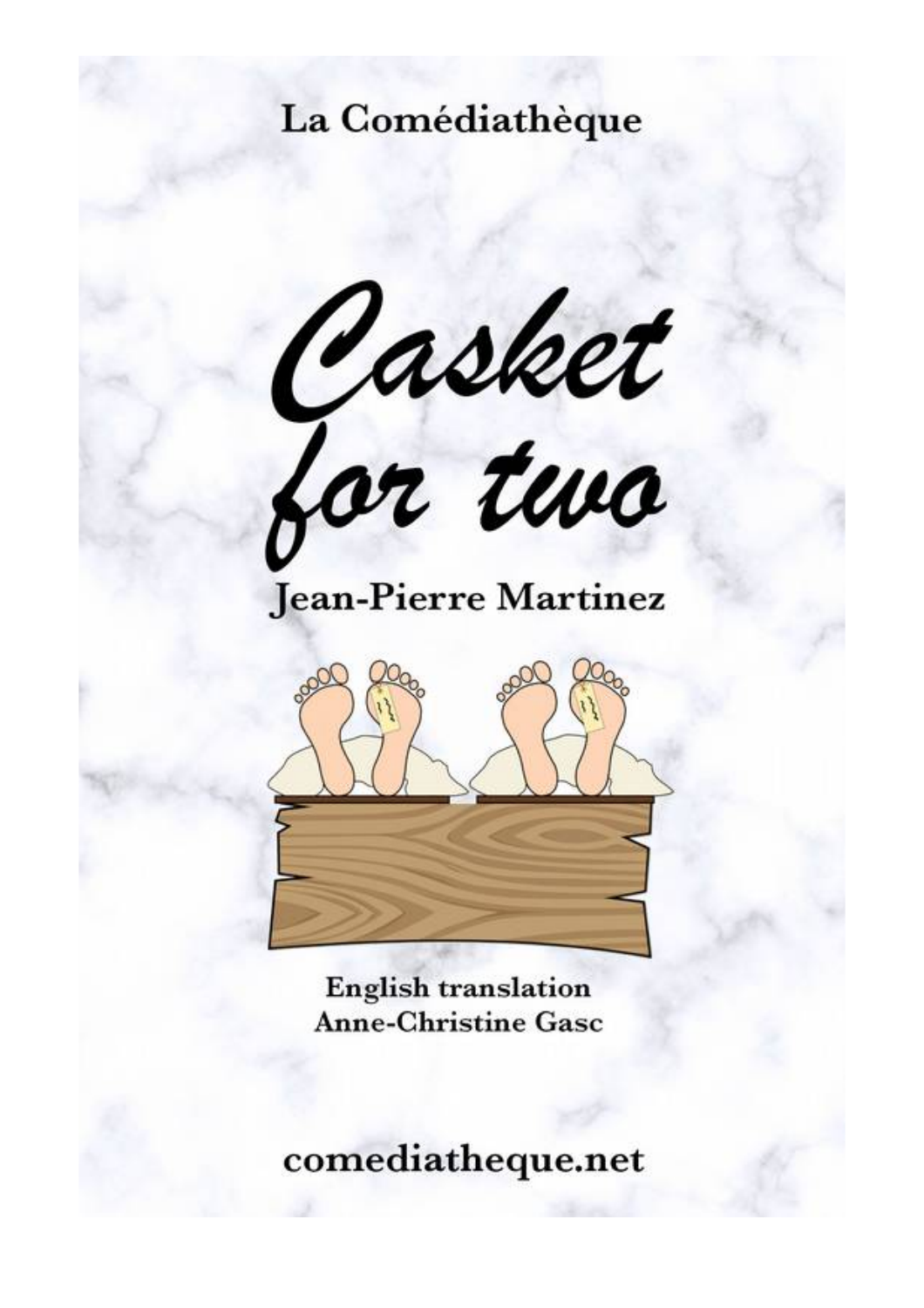**This text is available to read for free. However, an authorization is required from the author prior to any public performance, whether by professional or amateur companies. To get in touch with Jean-Pierre Martinez and ask an authorization to represent one of his works : https://comediatheque.net**

# **Casket for two**

## **English translation by Anne-Christine Gasc**

When two candidates in a local by-election cremate their spouses on election day, conditions are rife for spoiled ballots and stray bullets. Especially when the funeral director's newly hired temp has a mind of her own...

> **Characters** Edmund Candice Francis **Beatrix**

**© La Comédiathèque**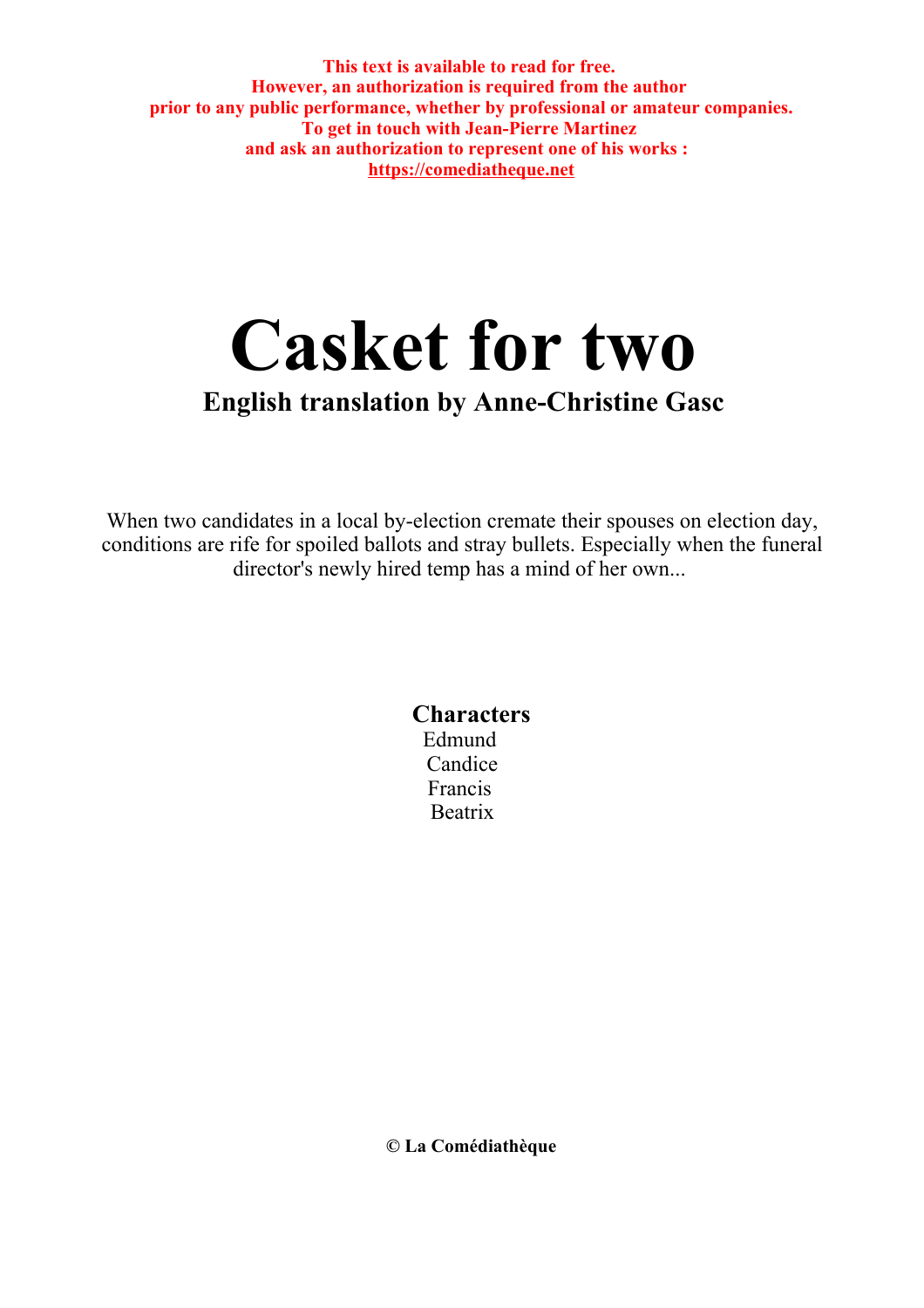#### **PROLOGUE**

#### **(Optional)**

*The reception area of a funeral parlour, identical to the bland, generic reception area of any company. The two female characters in this prologue are played by the same actors playing Candice and Beatrix in the play. They are both in mourning with black veils covering their faces – this will prevent the audience from recognising them later in the play. Care must also be taken to ensure that both characters dress and speak very differently from one another.*

*The first woman enters the room. She takes a handkerchief out of her bag, wipes a tear and blows her nose. Her mobile rings. She answers with a very posh accent.*

**Woman 1** – Yes…? Oh, it's you… Yes, yes, I'm at the funeral home now. I hadn't seen him for years but, you know. It's still a shock. I wished to see him one last time…

*The second woman enters, also in mourning, also wearing a veil over her face.*

**Woman 1** – I'm sorry, I'll have to call you back. My sister just arrived. Thanks for calling…

*Both women embrace coldly.*

**Woman 2** – Thanks for letting me know. I didn't receive the death notice. Is he here?

**Woman 1** – Yes.

**Woman 2** – Have you seen him?

**Woman 1** – Yes.

**Woman 2** – It's been at least ten years... Has he changed much?

**Woman 1** – He's dead.

**Woman 2** – Yes… I'm not sure I want to see him, actually. I've never seen a dead person before. Maybe I should preserve the memory I have of him the last time we met. Full of life…

**Woman 1** – Come on, dear. Do it for him. I'm sure he would have loved to see you one last time.

**Woman 2** – If you say so.

*She walks away without enthusiasm and exits stage left.*

*Her sister is left alone and wipes another tear.*

*The other woman returns shortly, a little confused.*

**Woman 1** – Are you ok…?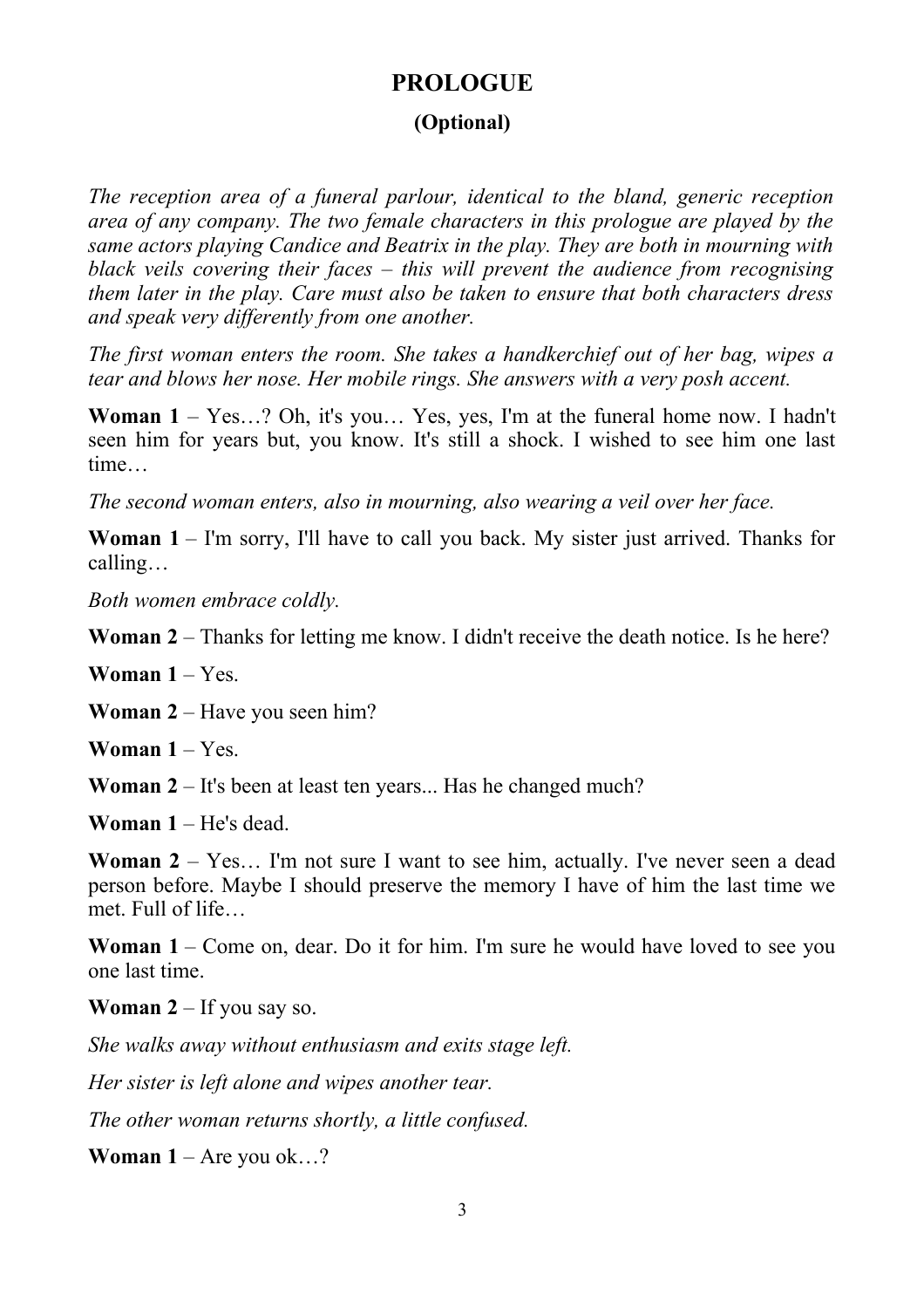**Woman 2** (*embarrassed*) – Did you say the first door to the right?

**Woman**  $1 - Yes$ **, why?** 

**Woman 2** – It's not him.

**Woman 1** – You haven't seen him for ten years. Of course he's changed.

**Woman 2** – He hasn't changed gender has he? That's a woman in that casket.

**Woman 1** – Are you quite sure…?

**Woman 2** – And she looks nothing like him… Didn't you see her?

**Woman 1** – I was so upset this morning. I dropped my contacts in the sink. Maybe it's the door to the left. They have two viewing rooms… I'll go check.

**Woman 2** – It's best if I go...

*She exists stage left, leaving her sister even more distraught, and returns quickly.*

**Woman 1** – So…?

**Woman 2** – It's not him either.

**Woman 1** – Are you sure?

**Woman 2** – Not unless he managed to hide the fact that he was black… Let me see the obituary, maybe you got the wrong address. There's so many funeral homes.

**Woman 1** – Oh my God... It was already so upsetting to learn of his passing, and now we won't even be able to attend his funeral...

*She takes the obituary from her handbag and hands it to her sister.*

**Woman 2** (*glancing at the obituary)* – No, this is the right place, I don't understand… (*reading out loud*) It is with great sadness that the family of… But that's not his name!

**Woman 1** – What are you talking about? Let me see...

*She takes the obituary that her sister is handing her, squints at it to compensate for the absence of contact lenses.*

**Woman**  $1 - Oh$ , crap! That's the neighbour's name... We get their post about once a month. Ramirez, Martinez… it's an easy mistake to make… I didn't check.

**Woman 2** (*dismayed*) – So he's not dead…

*The other woman looks at her sheepishly.*

**Woman 1** – I am so sorry...

*Embarrassed silence.*

**Woman 1** – What do we do with the flowers?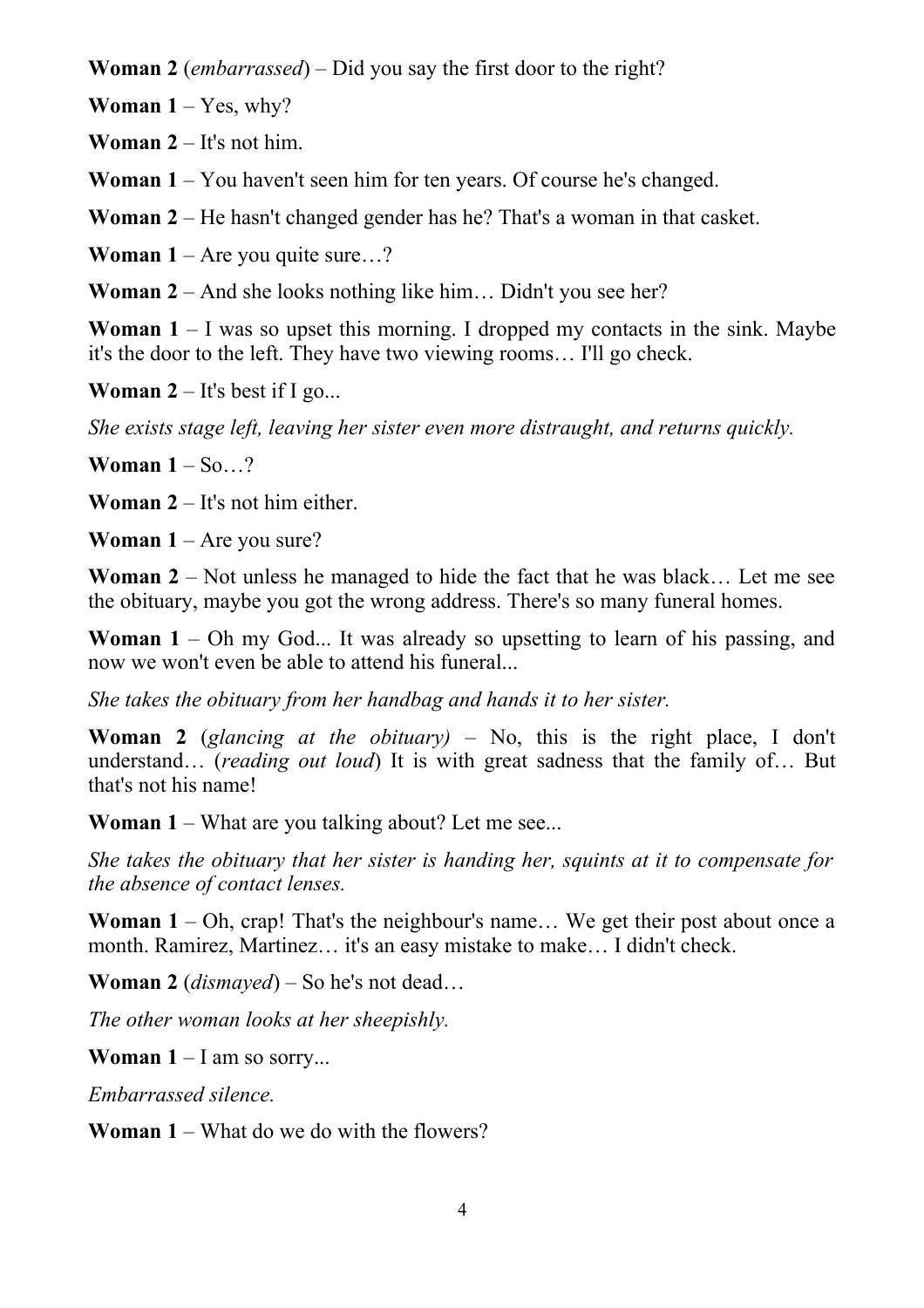**Woman 2** – I don't think we can return them…? Imagine if florists started giving people their money back after funerals… Why don't we leave them here for the grave of your neighbour's deceased.

**Woman 1** – Especially since they don't seem to miss him a whole lot… There's no one to see him.

**Woman 2** – That's because you received the death notice.

**Woman 1** – Oh bugger, of course. How am I going to tell them...?

**Woman 2** – Ah, yes… It's going to require diplomatic-grade thoughtfulness and consideration.

**Woman 1** – Oh well, silver linings and all that… he's not dead! (*sighing*)… I had already reached the fourth stage of grief…

**Woman 2** – Consider it a head start.

*They make to leave.*

**Woman 1** – Oh my God …

**Woman 2** – Are you going to see him?

**Woman 1** – Who?

**Woman 2** – Him!

**Woman 1** – Why would I want to see him?

**Woman 2** – I don't know. You were so keen to say your final goodbyes, you could do it while he's still alive...

*Black.*

*Short interlude with funereal music.*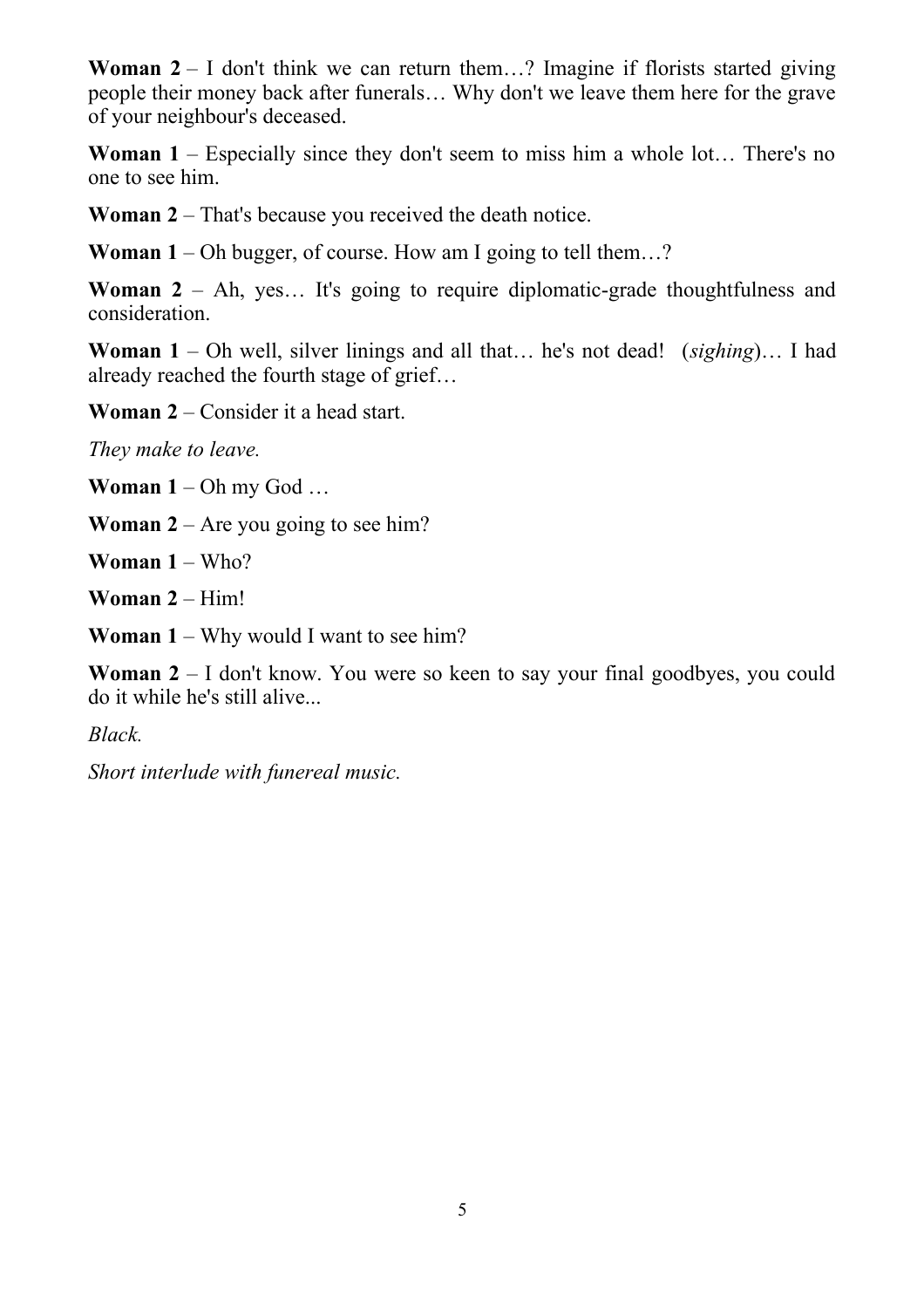#### **ACT 1**

*The reception area of a funeral parlour, identical to the bland, generic reception area of any company. On the desk, a phone rings. Edmund, the owner, is dressed in a very conservative manner. He walks in, grumbling.*

**Edmund** – Coming, coming... Why is everyone in such a hurry... We haven't even started our sales yet… They'll end up killing me, I tell you… (*He answers the phone with a commercially fake politeness.*) Birdseye Funeral Parlour, how can I help…? Yes, Mr. Mortarfield, we expect it this morning… That's right, oak with gold handles and apple green lining… yes, from this year's fall-winter collection… You know, the Elizabeth 2 is a classic model. Timeless. It's not cheap, that's true, but appearances were important to Mrs Mortarfield. Trust me, this model never disappoints. We've never had any complaints… We'll see you Tuesday then, Mr Mortarfield… It's a pleasure, Mr Mortarfield… I mean, er… Tuesday then… And once again, please accept our most sincere condolences… *(He hangs up.)* I must be getting tired… *(The phone rings again.)* Damnit... Birdseye Funeral Parlour, how can I help…? Oh, it's you Yvonne… Did the doctor come by…? The flu, of course… It's epidemic this winter… Very aggressive strain this year… The phone is ringing off the hook here… Thankfully I should be getting the new collection delivered this morning, so I'll have some stock available, you never know… Oh, I didn't mean for you… I am completely buried. No, it really isn't a good time for you to fall ill... There's too much for me to do on my own… No, the temp isn't here yet. I don't know what's keeping her, she should have been here at 9:00. Not a great start… *(glancing through the display window)* Oh, someone's coming, it's probably her. Got to go. Take care of yourself. Love you too…

*Candice enters the stage. She is a young woman dressed extremely inappropriately for the job she is coming to temp for (either sexy or grunge or goth, for example).*

**Candice** – Hi! Sorry I'm late...

**Edmund** – Indeed... Alarm didn't ring, on your first day?

**Candice** – Oh no! The alarm rang on time, and I got up and everything. But I fell asleep on the bus. The driver woke me at the end of the line. I had to take the bus all the way back in the other direction... *(her mobile rings)* Sorry... Hey Pam... No I just got to work... for Birdseye! Oh God, you don't want to know... The one time I get up on time and everything... you're not going to believe this, I fell asleep on the bus...

**Edmund** – Excuse me, we're not done.

**Candice** – Look, I'll call you back later when it's more quiet, ok? *(She puts her mobile away.)* That was my BFF Pam.

**Edmund** – And you, what's your name?

**Candice** – Candice.

**Edmund** – Candice?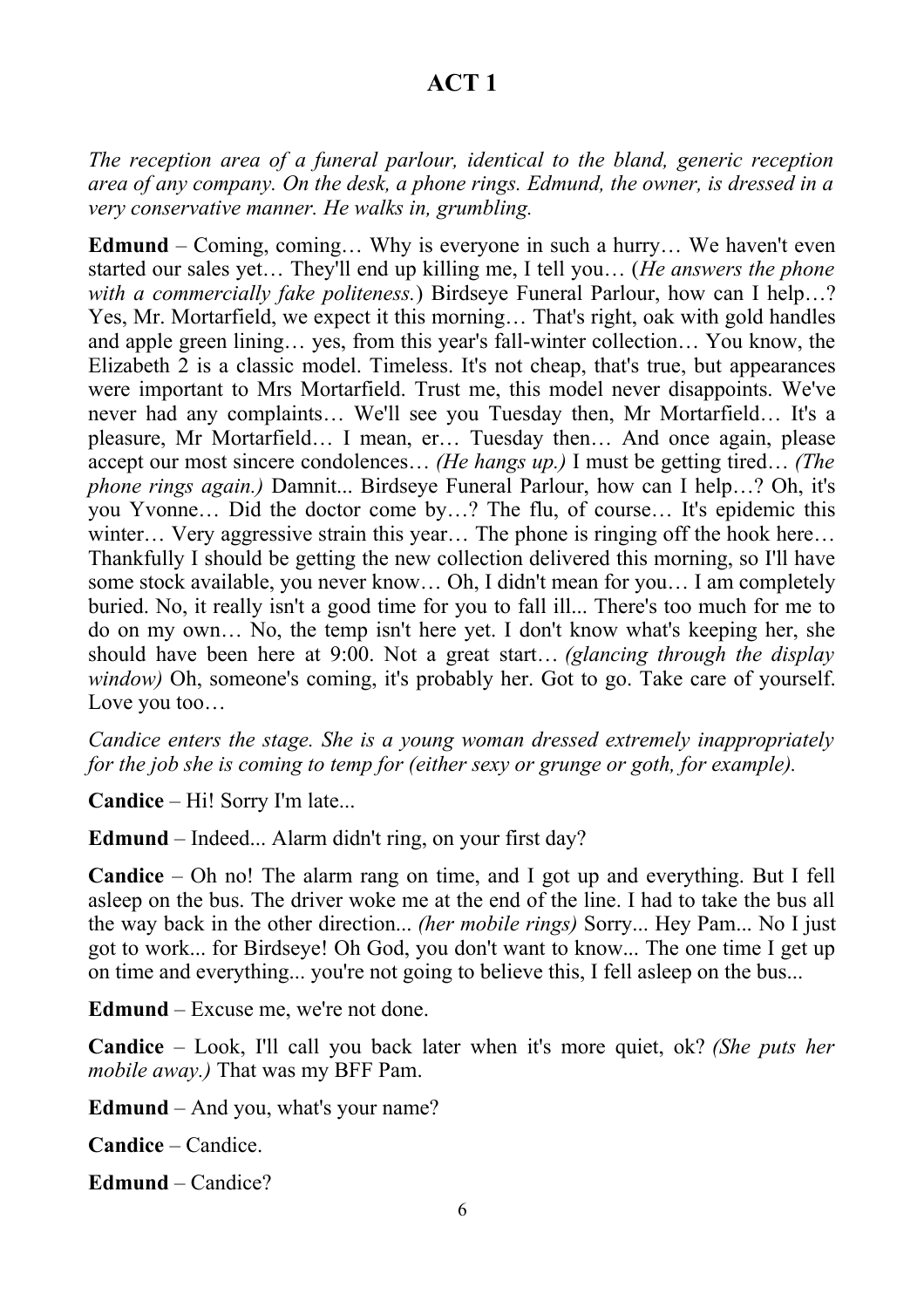**Candice** – Is there a problem?

**Edmund** – No, no... I mean... Candice, it sounds a little... You know what I mean...

**Candice** – No...

**Edmund** – Let's say that in our profession we are used to names that are more discreet.

**Candice** – Like what?

**Edmund** – I don't know... Like Nicola, Emma... Michelle even... or Carole. My wife is called Carole... Do you really think you can replace her…?

**Candice** – Replace her…?

**Edmund** – Do people call you Candice?

**Candice** – Well d'uh, it's my name.

**Edmund** – And what's with these shoes...?

**Candice** – These shoes are made for walking...

**Edmund** – I'm not so sure… Did they tell you your position would require talking to clients?

**Candice** – Well yeah... They told me I would be at reception.

**Edmund** – You need to understand that to work in our establishment, a more... sensible outfit would be more appropriate.

**Candice** – Oh...

**Edmund** – Have you had any training? Or previous experience in our industry?

**Candice** – I have a beautician diploma. And I worked in Tesco's three months ago.

**Edmund** – Beautician... Yes, that could come in handy. Maybe.

**Candice** – Really…?

**Edmund** – Tesco's… Do they have a funeral planning department?

**Candice** *(surprised)* – No... Fish counter.

**Edmund** – Well here at Birdseye we don't do discounted products. Whatever next? Online shopping?

**Candice** – Sure, why not?

**Edmund** – Tesco's and us, we are not in the same business, understood?

**Candice** – Understood...

*The phone rings.*

**Edmund** – This is a good time to show what you can do... Might as well throw you in the deep end because we sell them as fast as they come in at the moment. I won't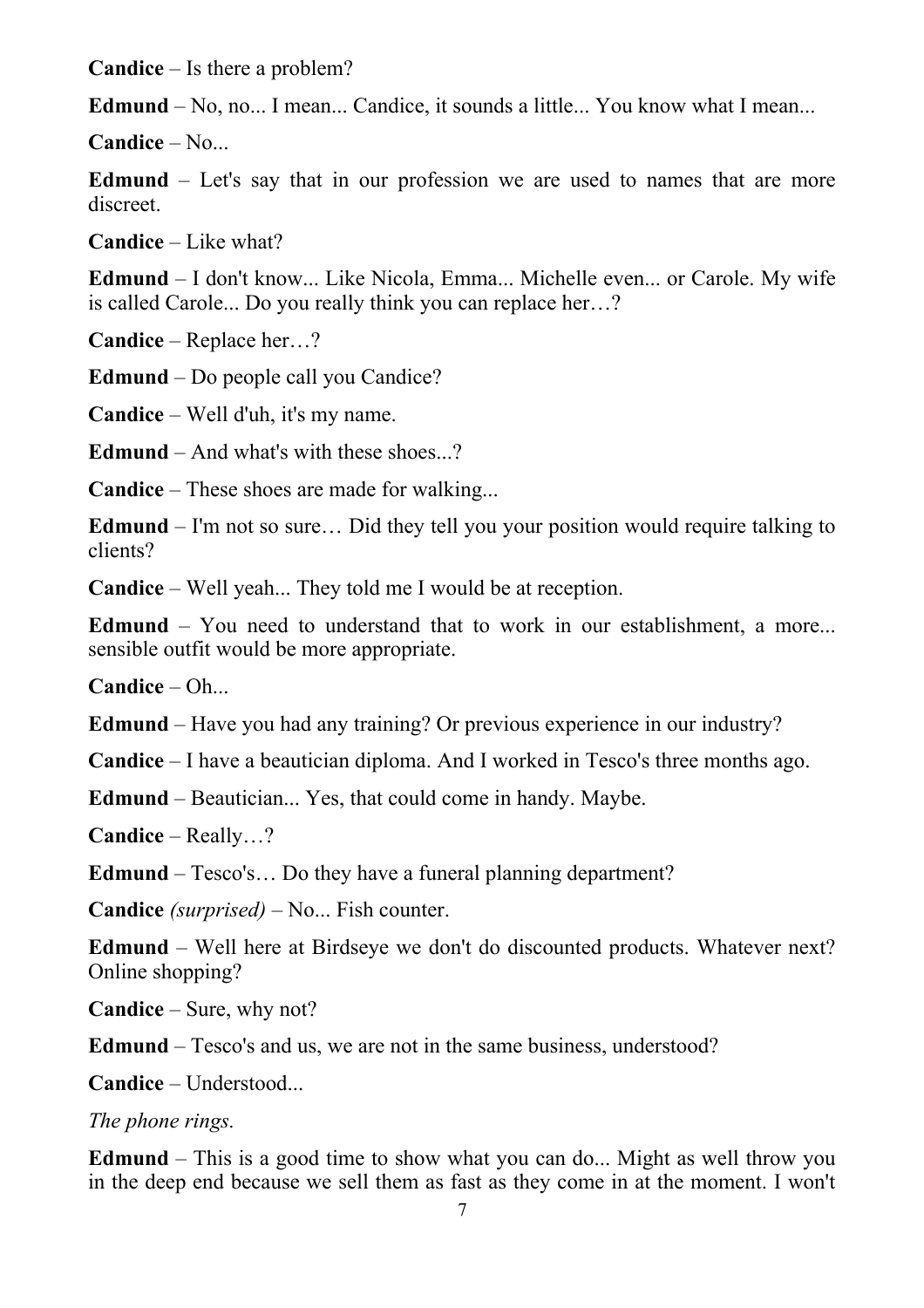have time to give you any training. You should be able to manage answering the phone, right?

**Candice** – No problem... *(She picks up the phone with confidence.)* Birdseye Frozen Foods, how can I help...? I'm sorry Madam, but I'm afraid you have the wrong number... No problem, Madam... You're welcome, Madam... Good bye Madam...

*Candice, satisfied with her performance, turns towards Edmund who stares at her, petrified.*

**Candice** – What's wrong?

**Edmund** – Is this a joke? It's a joke, isn't it. Candid Camera. I knew it.

**Candice** – Huh? It was an old dear in tears who thought she was calling a funeral home.

**Edmund** – We ARE a funeral home!

**Candice** *(distraught)* – No...?

**Edmund** – The temp agency didn't tell you?

**Candice** – They mentioned cold meat... And since your company is called Birdseye...

**Edmund** – This is a nightmare... *(Regaining control of his emotions)* Ok, unfortunately I don't have a choice.

**Candice** – So here, this place, it's... a store for the stiffs? But I've never done that before...

**Edmund** – Look, all you have to do is answer the phone and take messages. When someone comes in, call me. And most important of all, don't take any initiative. Understood?

**Candice** – Understood.

**Edmund** – Right, now I have to go back to work on my local MP...

**Candice** – The local MP?

**Edmund** – Lakewell. The by-elections... You haven't seen the posters on the cemetery wall? The polls open today! And since the incumbent MP isn't running...

**Candice** – The incumbent MP?

**Edmund** – Yes… And you could say he's hung up his shoes for good. I'm in the process of making him look more presentable over there in the back. And believe you me, that's not an easy task...

*Candice looks through the display window towards the posters.*

**Candice** – Mrs Lakewell... On the posters she doesn't look too bad...

**Edmund** – Not Mrs Lakewell, her husband! He's the incumbent MP. His wife is running to save his seat in Parliament.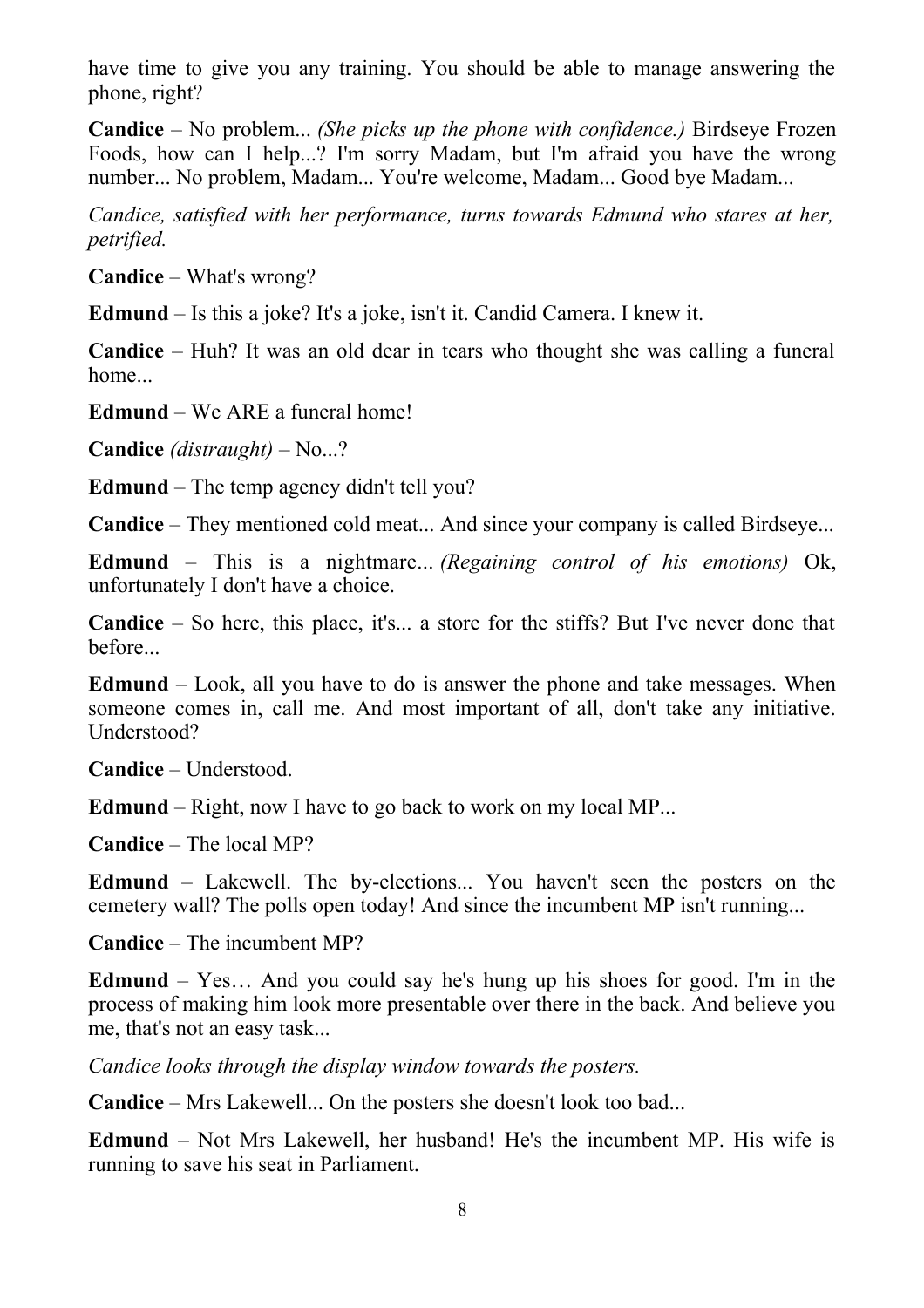**Candice** – Oh, I see...

**Edmund** – Mr Lakewell's funeral is later today. But I'm struggling to make him look presentable. His body was submerged in water for a long time, so obviously...

**Candice** *(horrified)* – Submerged?

**Edmund** – Actually, if you could take over and handle the finishing touches. Usually it's my wife who takes care of that part but since she's not here...

**Candice** - Well... I mean...

**Edmund** – Didn't you just say you had a beautician's diploma?

**Candice** – Yes, but no...

**Edmund** – I see... ok... Do you think you can manage the phone?

**Candice** – Yes, yes of course...

**Edmund** – In that case I'll leave you to it... Oh, by the way, I'm expecting a delivery this morning. When the goods arrive, let me know immediately please...

**Candice** – The goods? *(Horrified)* You mean you're expecting stiffs?

**Edmund** – Miss, take note that we don't call our clients 'stiffs' but 'our dearly departed'.

**Candice** – Sure...

**Edmund** – Furthermore, we don't consider their arrival here a 'delivery' but a last visit they make to those who prepare them for their final voyage.

**Candice** – Okay...

**Edmund** – Just pretend you're working in a travel agency. Our clients are booking a cruise, so to speak. Except the return ticket isn't included.

**Candice** – I see... So what's the delivery then?

**Edmund** – I'm expecting a casket delivery. The new collection. The catalogue is right there beside you!

*Edmund leaves. Candice glances at the catalogue.*

**Candice** – Fuck me... A cruise, indeed... *(She calls someone on her mobile)* Pam? You're not going to believe this... Guess where those bastards at the Job Center sent me? I'm an undertaker! The things you do to earn a living, I tell you. Oh, for now it's rather quiet. I'm at reception... *(The phone on the desk starts to ring.)* Sorry, I have to go... *(She picks up the phone.)* Birdseye Foo.. Birdseye Funeral Home, how can I help?... Yes... Yes... *(taking down notes)* The monthly special, absolutely ... the Basic Pine model... 99 Pounds, VAT included... Very well, I'll tell him Mrs Lakewell... You can count on me... Goodbye Mrs Lakewell.

*She hangs up and gives a sigh of relief. Relief that is short lived as a man walks in and comes to the desk.*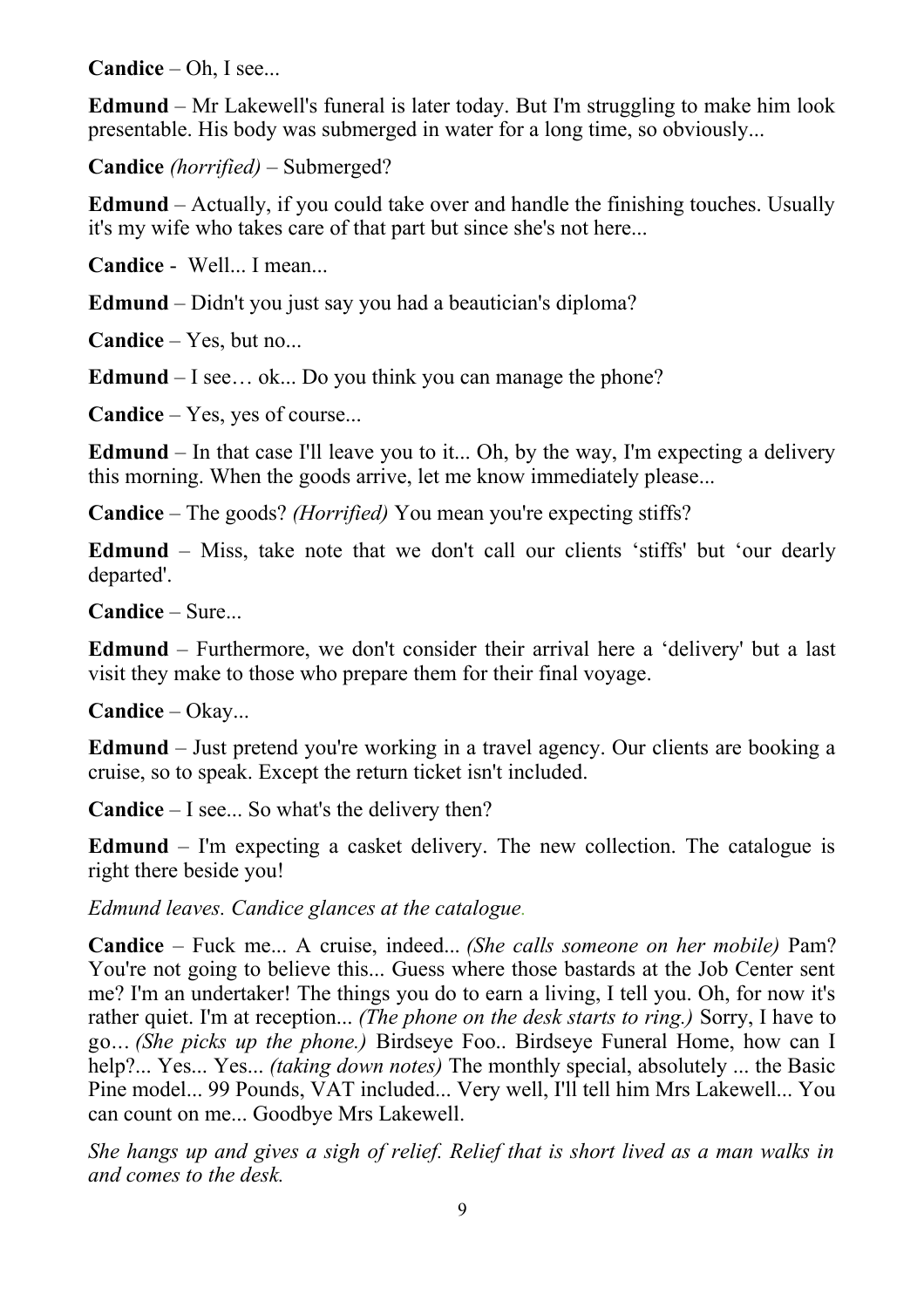**Candice** – You're here for the delivery...?

**Francis** – Er... No… Francis Martino. I have an appointment with Mr Birdseye. To select a model…

**Candice** *(putting on a salesman smile)* – I'll call him... Please take a look at our catalogue while you are waiting... *(She hands him the catalogue.)* Is it for a gift?

**Francis** – It's for my wife...

*She looks at him while he glances at the catalogue without much interest.*

**Candice** – I knew you didn't look like a delivery man...

**Francis** – Yes...

**Candice** – I'm sorry, but... You look familiar, are you famous?

**Francis** – Yes, my picture is all over town.

**Candice** – You're wanted by the police?

**Francis** – Not yet... For now I'm only a candidate in the elections... *(pointing at the posters outside)* That's me on the posters...

**Candice** – Francis Martino! Mrs Lakewell's opponent!

**Francis** – Well, the one running against her...

**Candice** – You're the Tory, right?

**Francis** – No, that's Mrs Lakewell's party... I'm from the Center party. But you know what they say: the center is everywhere but our constituency is nowhere...

**Candice** – Wow... I didn't think I'd get to meet celebrities in this job…

**Francis** – Everyone dies you know. Even celebrities.

**Candice** – So you lost your spouse too?

**Francis** – Yes, I did...

**Candice** – Snap!

**Francis** – Pardon?

**Candice** – With a death in the family right before the elections, Mrs Lakewell had an advantage. But this levels the playing field.

**Francis** – You think?

**Candice** – If Obama's grandmother hadn't died right before the elections, do you think he would have been the United States' first black president?

**Francis** – Maybe not...

**Candice** – And if Hillary had lost something, anything, even her poodle, history would have taken a much different course...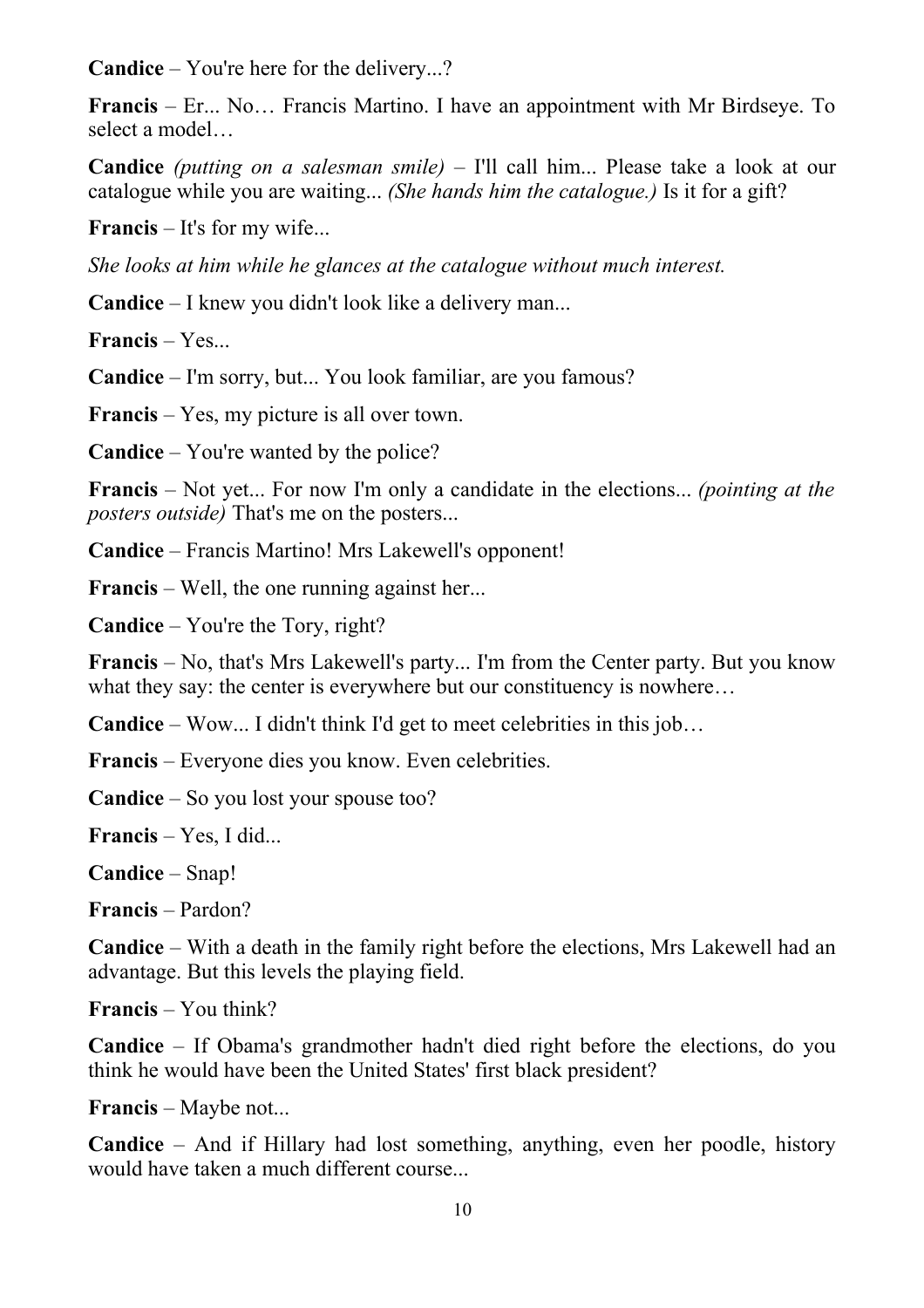**Francis** – Maybe...

**Candice** – Unfortunately for her, not only was she not bereaved in any way but her husband is a womanizer and people don't side with those who get cheated on. It's not fair but what can you do?

**Francis** – I see you're a fine analyst of political systems... Er... Is Mr Birdseye here?

**Candice** – Yes, of course, I'll call him right away. *(She glances on her phone and reads the different labels.)* Let's see... cold storage... kitchen area... Thanatopraxy... I don't know what that means but I'll try that... *(she dials the extension and waits until Edmund eventually picks up.)* Bingo! Mr Birdseye? Francis Martino is here for you… *(She hangs up.)* He'll only be a minute.

*A slightly uncomfortable silence. Francis flips through the catalogue just to have something to do.*

**Francis** – And what about you, have you made your choice?

**Candice** – That's not very nice of you Mr Martino. I'm still very young to be choosing a casket...

**Francis** – I meant for the elections... Today's vote. Have you voted yet?

**Candice** – Er... No, not yet...

**Francis** – Oh, so I still have a chance then... Are you familiar with our manifesto?

**Candice** – You have a manifesto? I thought you were from the Center Party?

*Edmund enters.*

**Edmund** – Hello Mr Martino. Please accept my condolences...

*Francis changes his expression to one more suited to the circumstances.*

**Francis** – Everything happens for a reason...? C'est la vie, isn't it…?

**Edmund** – At least she had a good death.

**Francis** – You think…?

**Edmund** – She didn't?

**Francis** – She was run over by a Southern Rail train...

**Edmund** – I'm sorry, I must be confusing with Mrs Mortarfield... She died in her sleep. She was 91 years old.

**Francis** – Ah, yes... My wife was a little younger than that...

*Edmund realises that Candice is listening to their conversation with indiscrete curiosity.*

**Edmund** – Would you get us a couple of coffees please, Candy...

**Candice** – Candice...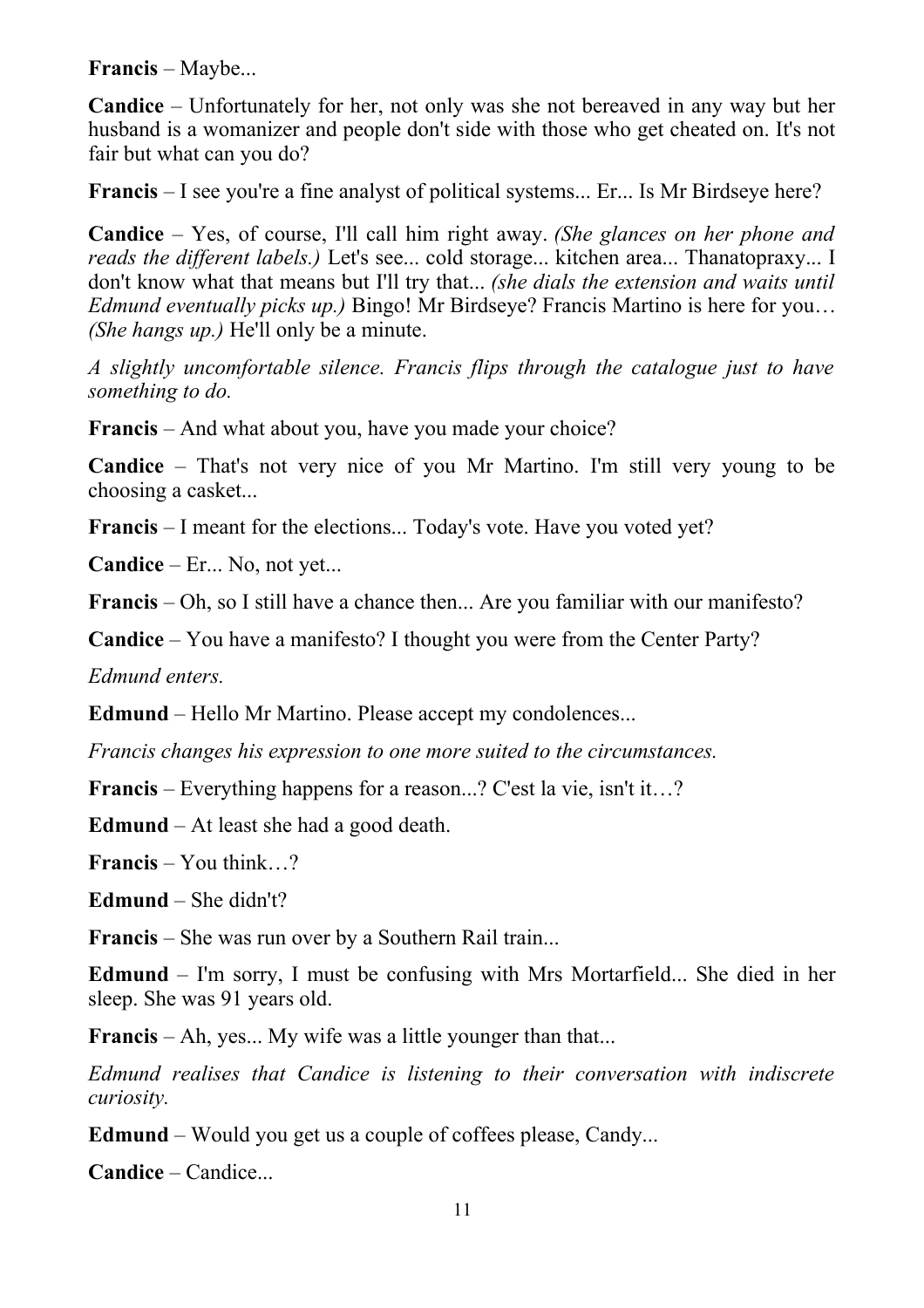**Edmund** – Yes, whatever... You know how to make coffee…?

**Candice** – I can try...

**Francis** – Very strong for me, please.

**Candice** – Strong... Like the turnout today, am I right or am I right Mr Martino…?

*Vague smile from Francis. Edmund is visibly exasperated.*

**Edmund** – The coffee machine is over there...

*Candice disappears.*

**Edmund** – It's so hard to find competent staff these days... And my wife is in bed with the flu. You know it's very bad this year...

**Francis** – Yes, I know... it killed my wife...

**Edmund** – I thought she got run over by a train.

**Francis** – On her way to the pharmacy to get a flu jab…

**Edmund** – I always thought there was something fishy about this jab... And believe me, I know what I'm talking about... I even made my wife promise not to get it...

**Francis** – Mrs Birdseye is doing well?

**Edmund** – She's a little bit under the weather but she'll be up and about in a few days. It's best to let nature take its course, isn't it?

**Francis** – Unfortunately, my wife is a bit under the train.

**Edmund** – Have you made your choice, Mr Martino? As you can see from the catalogue, the new collection is absolutely gorgeous...

**Francis** *(barely looking at the catalogue)* – Hmm...

**Edmund** – It's like I always say: the price of the casket represents the love we had for our dearly departed**.**

**Francis** – I was thinking something quite simple, actually...

**Edmund** – I see... Something elegant yet discreet... Did you have a particular model in mind?

**Francis** *(pointing in the catalogue)* – What about this one...

**Edmund** *(not overjoyed)* – Basic Pine. Our entry model. Currently on sale.

**Francis** – 99 Pounds including VAT, is that right?

**Edmund** – That is right, Mr Martino...

**Francis** – I figured, since we're cremating her…

**Edmund** – You're right. Pine will be fine. You're in luck, I only have one left. It's a very popular model... And for the options, we can offer...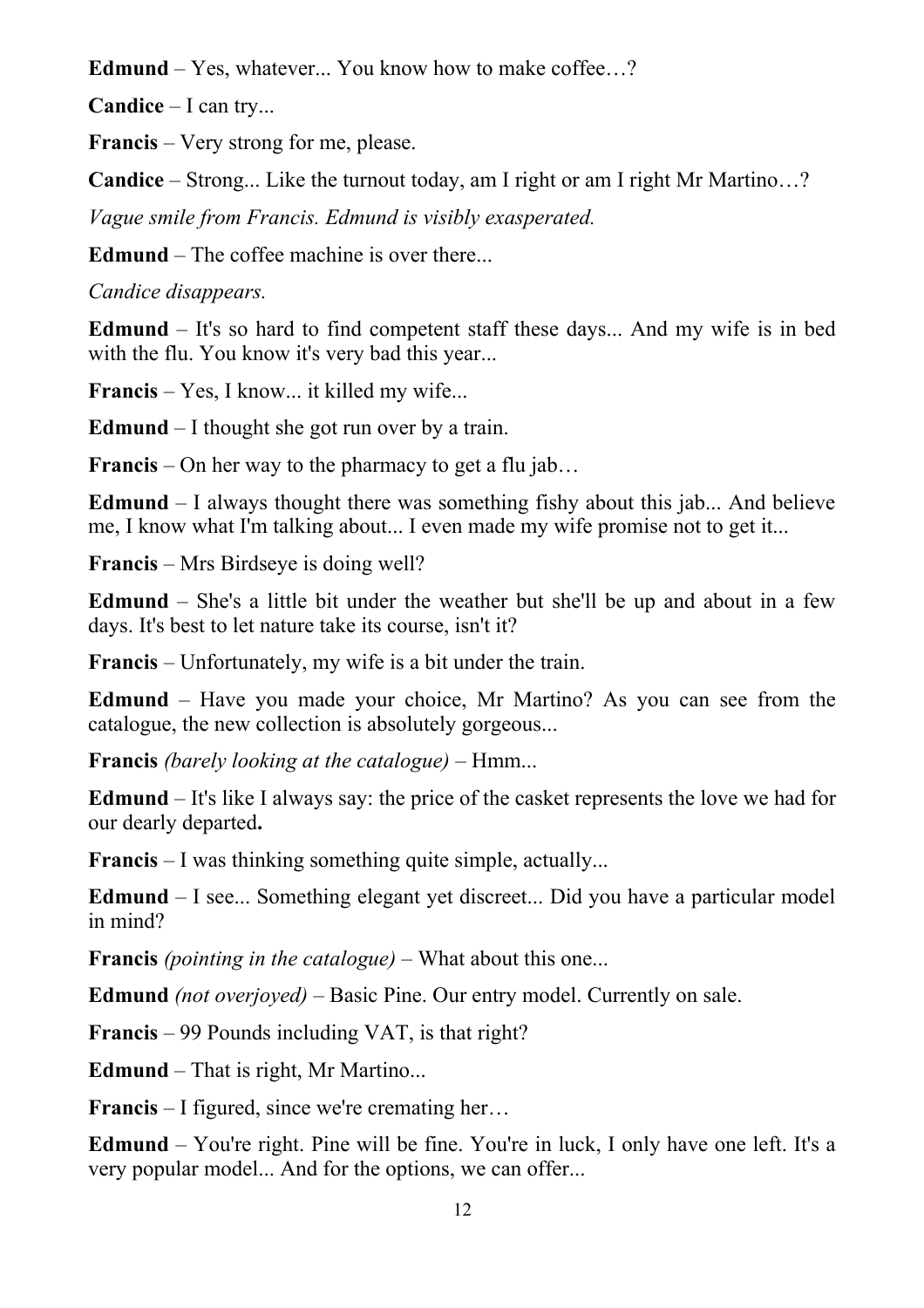**Francis** – The basic model.

**Edmund** – Basic Pine, no options. Of course. Did you want to have a look at anything else?

**Francis** – No, I'm good for now, thank you...

**Edmund** – Perfect. Thank you Mr Martino. I've got it written down.

*Candice arrives with the coffee. She gives a cup to Francis and another one to Edmund.*

**Francis** – Thank you Miss...

**Candice** *(flirtatious)* – Candice...*.*

*Francis empties his cup in a single gulp and makes a face. Edmund, curious, dips his lips carefully in his and glares at Candice.*

**Edmund** *(with an apologetic look at Francis)* – A little too strong, maybe...

**Francis** – Ah yes, it's...

**Edmund** – Strong enough to wake the dead...

**Candice** – Would you like a treat with your coffee, Mr MP?

*Francis looks at her, tempted.*

**Edmund** – I think Candice means to ask you if you'd like something to eat? We have cookies. My wife makes them.

**Francis** – If your wife is in charge of treats I think I'll abstain...

**Candice** – An MP choosing abstinence on election day...

**Edmund** – I think Candice means abstention.

**Francis** – And I'm not MP yet...

*Francis' mobile phone rings. The ring tone sounds like an old fashioned alarm clock.*

**Francis** – Excuse me... *(taking the call)* Yes...? So you have the advanced poll results? Yes... Yes… Yes... Oh... Very well, I'll be right over... No, the ceremony isn't until 11:00... That's right, in an hour... But it will be a small, intimate gathering... I don't want to exploit this terrible tragedy to gain the sympathy of the voters… Speaking of which, did you remember to call the press? Perfect, thank you... See you soon...

**Edmund** – So, how is the electoral campaign going? How are things looking so far?

*As if by rote, Francis puts his mobile on the reception desk and pulls out two information leaflets from his pocket.*

**Francis** – As you know, my wife was the one who wanted to run for this election. But because of this tragedy...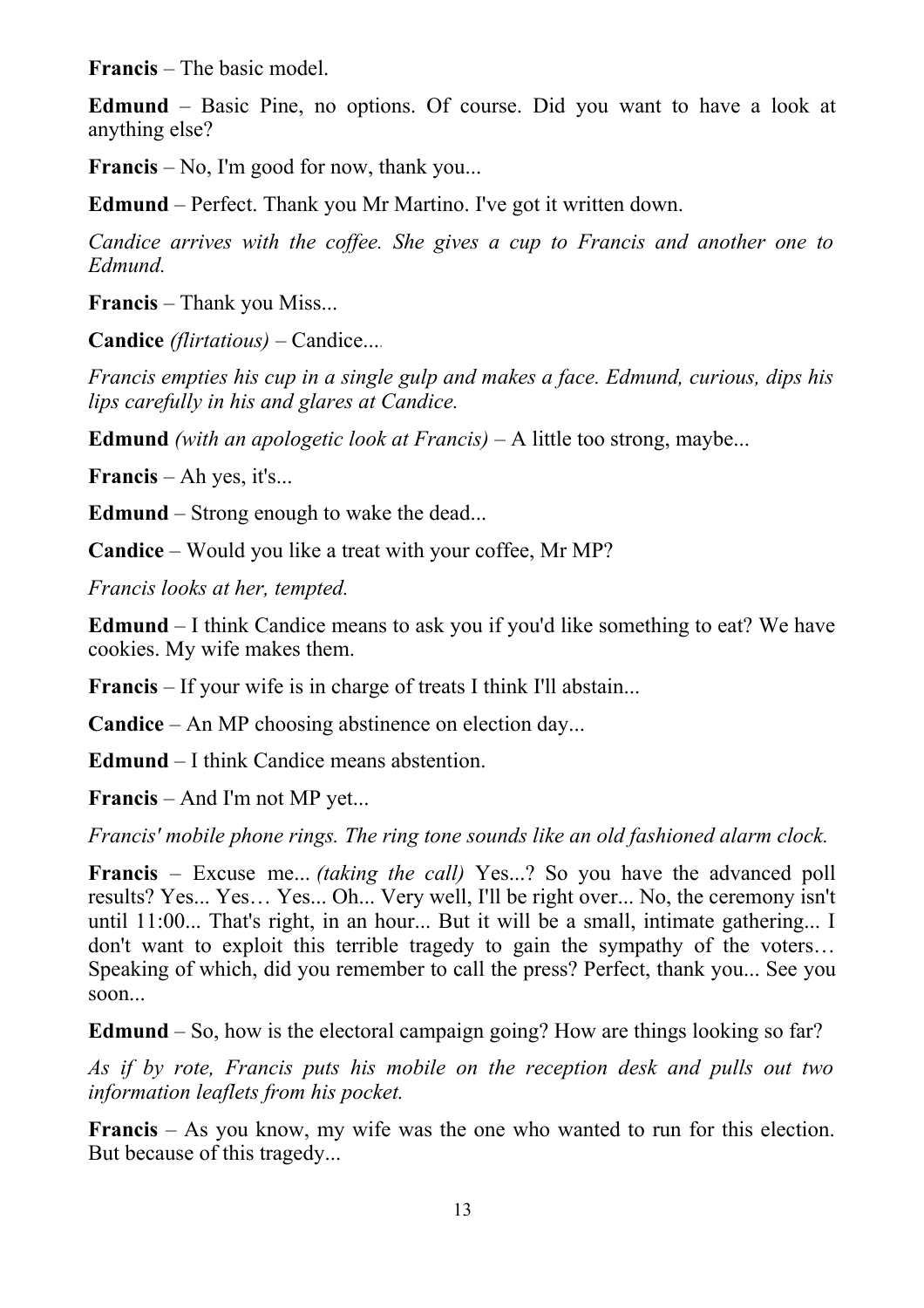**Edmund** – Of course...

**Candice** – I've heard of 'zombie voters' when the dead cast votes, but I don't think they ever elected one in Parliament…

**Edmund** – On the other hand, given how few MPs attend Parliament sessions I'm not sure we'd even notice...

**Francis** *(handing the leaflets to Edmund and Candice)* – Here, at least let me give you some information on our manifesto.

**Edmund** – Oh, you have a manifesto... I thought you said you were... Never mind...

**Francis** – Truth be told, I don't have any political experience. But the Center Party is desperate for candidates...

**Candice** – For sure... It might be the only party with fewer members than candidates...

*Edmund glares at her.*

**Francis** – Anyway, they twisted my arm and I let them do it... Alright, I have to go... Something came up that I need to take care of.

**Edmund** – Nothing bad I hope?

**Francis** – I couldn't find anyone else so I asked my cleaning lady's daughter to be my running mate. But I've just been told she was arrested for solicitation...

**Edmund** – If the candidates can't proposition their constituents on the open market, democracy is doomed.

**Francis** – I know, right…?

**Candice** – If you're looking for a new running mate I could help you out...

**Francis** – Why not…? I promise to think about it...

**Edmund** – So we'll see you later for the ceremony...

**Francis** – Perfect.

*Francis leaves. Edmund looks reproachfully at Candice.*

**Edmund** – What did I tell you?

**Candice** – What?

**Edmund** – You were supposed to just answer the phone!

**Candice** – I was just trying to be nice to the customers...

**Edmund** – The delivery man still hasn't come?

**Candice** – No...

**Edmund** – At this rate we'll soon run out of stock...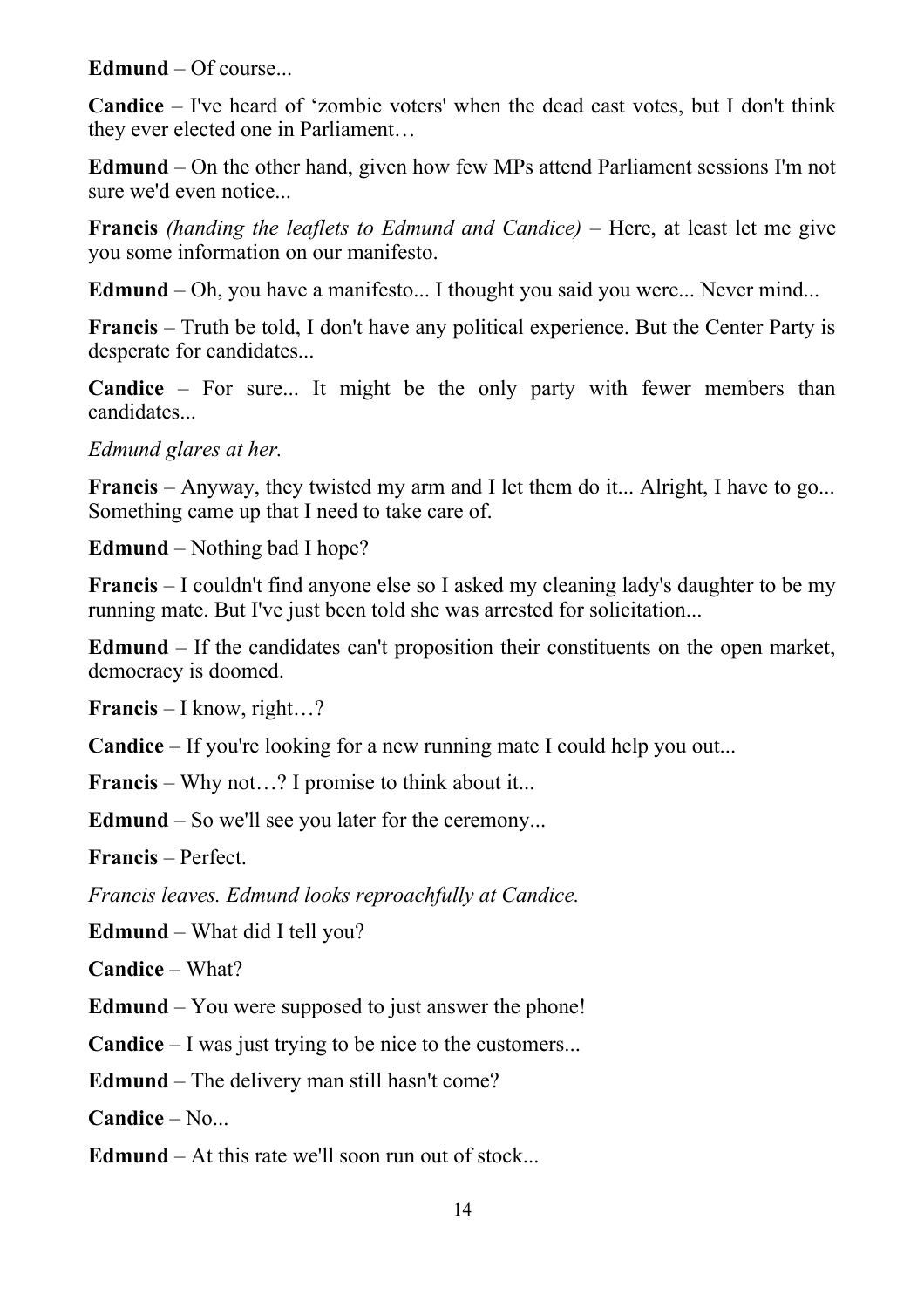**Candice** – Speaking of phone, I forgot to tell you. You're going to be proud of me, I made my first sale.

**Edmund** *(worried)* – I told you not to take any initiative...

**Candice** – Mrs Lakewell called. The MP's widow. She chose the Basic Pine model.

**Edmund** – Basic Pine?

**Candice** – Yes, I know, it's the cheapest but still... a sale's a sale.

**Edmund** – But we only have one left and I just sold it to Mr Martino for his wife!

*Mrs Lakewell arrives.*

**Beatrix** – Mr Birdseye. I wanted to see you.

**Edmund** – Hello Mrs Lakewell... and please accept my sincere condolences for your husband. But I'm sure he'd approve of your decision.

**Beatrix** – For the casket you mean? You're right, he was a man of the people, with very simple tastes...

**Edmund** – I meant for your candidacy! Running in his place in the elections...

**Beatrix** – Oh you know, I can't really focus on politics at the moment. *(She nonetheless has the presence of mind to hand Edmund and Candice two leaflets.)* If my husband's voters hadn't insisted that I run to save his seat... But I came here to talk to you about the funeral arrangements...

**Edmund** – Let me guess... you changed your mind and you want a different model... After all, Basic Pine, for an MP, that's a little...

**Beatrix** – No, no, not at all. Pine is fine. Especially since I have decided on a cremation.

**Edmund** – Oh, you too...

**Beatrix** – Pardon?

**Edmund** – No, I mean... It's a choice that is proving increasingly popular... Did you want to look at our catalogue again?

**Candice** *(in full salesman mode)* – It's our new collection. A quick glance can't hurt...

**Edmund** *(showing her the catalogue)* – Let's see... This Queen Victoria model for example... Mahogany...Thirty year warranty...

*Beatrix looks at the catalogue without interest.*

**Beatrix** – No thank you, really... And don't get me wrong, but Queen Victoria, Elizabeth 2, Prince Albert... that's not very democratic...

**Candice** – On the other hand, Basic Pine... that's a bit Ikea, no?

**Edmund** – Of course, if you choose a model that's a bit more expensive we would be willing to work on the price for you. Take your time and think about it.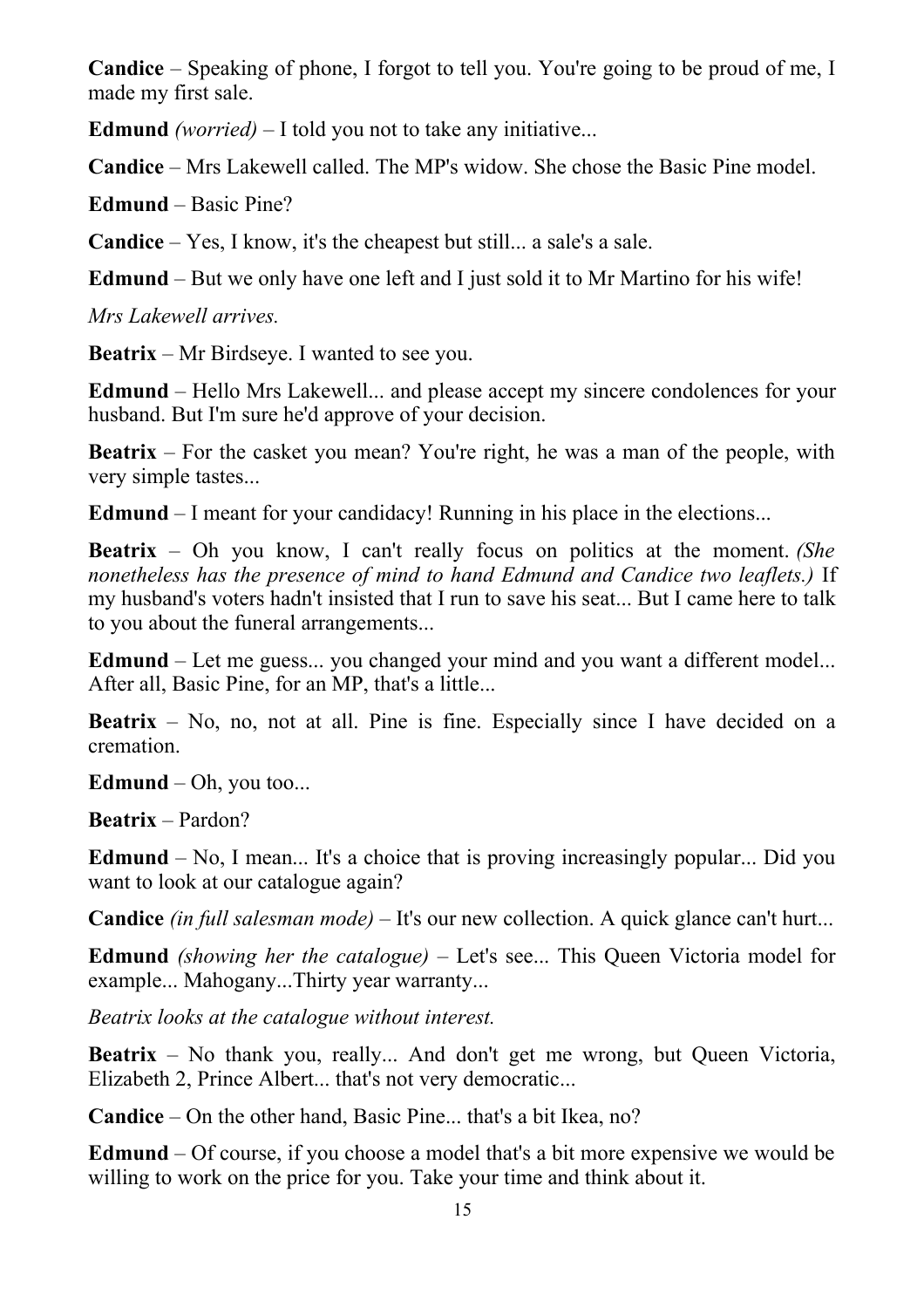**Beatrix** – Listen, I don't have a lot of time, and I've already thought about it. Basic Pine is fine...

**Edmund** – Well, to be totally honest...

**Beatrix** – Is there a problem?

**Edmund** – I'm terribly sorry, Mrs Lakewell, but I'm afraid this model is temporarily out of stock.

**Beatrix** – But... this young lady here told me on the phone earlier that...

**Edmund** – But since then I sold the last one we had to Mr Martino...

**Beatrix** – Martino? My opponent!

**Edmund** – It's a terrible misunderstanding and I beg you to please accept my deepest apologies... This young woman is new to the job and...

**Beatrix** – Out of the question!

**Edmund** – I can suggest another model... I'll give you a good price... Like an airplane upgrade if you like...

**Beatrix** – You should make this offer to Mr Martino.

*(Just then Martino comes back)*

**Francis** – I think I left my mobile phone here. *(He is surprised to see Beatrix.)* Mrs Lakewell...

**Edmund** – You two know each other, I think...

**Beatrix** – A little... Mrs Martino ran against my husband in the last by-elections...

**Edmund** – Oh... We're almost among family then...

**Francis** – I will take this opportunity to present my deepest condolences, Mrs Lakewell.

**Edmund** – Mr Martino is a gentleman. He will surely agree to let you have it.

**Francis** – Pardon?

**Beatrix** – It would seem, Mr Martino, that we aren't just competing for a seat in Parliament...

**Edmund** – My assistant promised Mrs Lakewell that she could have the last Basic Pine casket that we had...

**Candice** *(playfully)* – Oh come on, it's not that bad... It's not like you politicos never make promises you can't keep...

**Francis** – I'm sure we can find an arrangement... Can't we, Mr Birdseye?

**Edmund** – But of course... I am actually waiting for the new collection to be delivered any time now...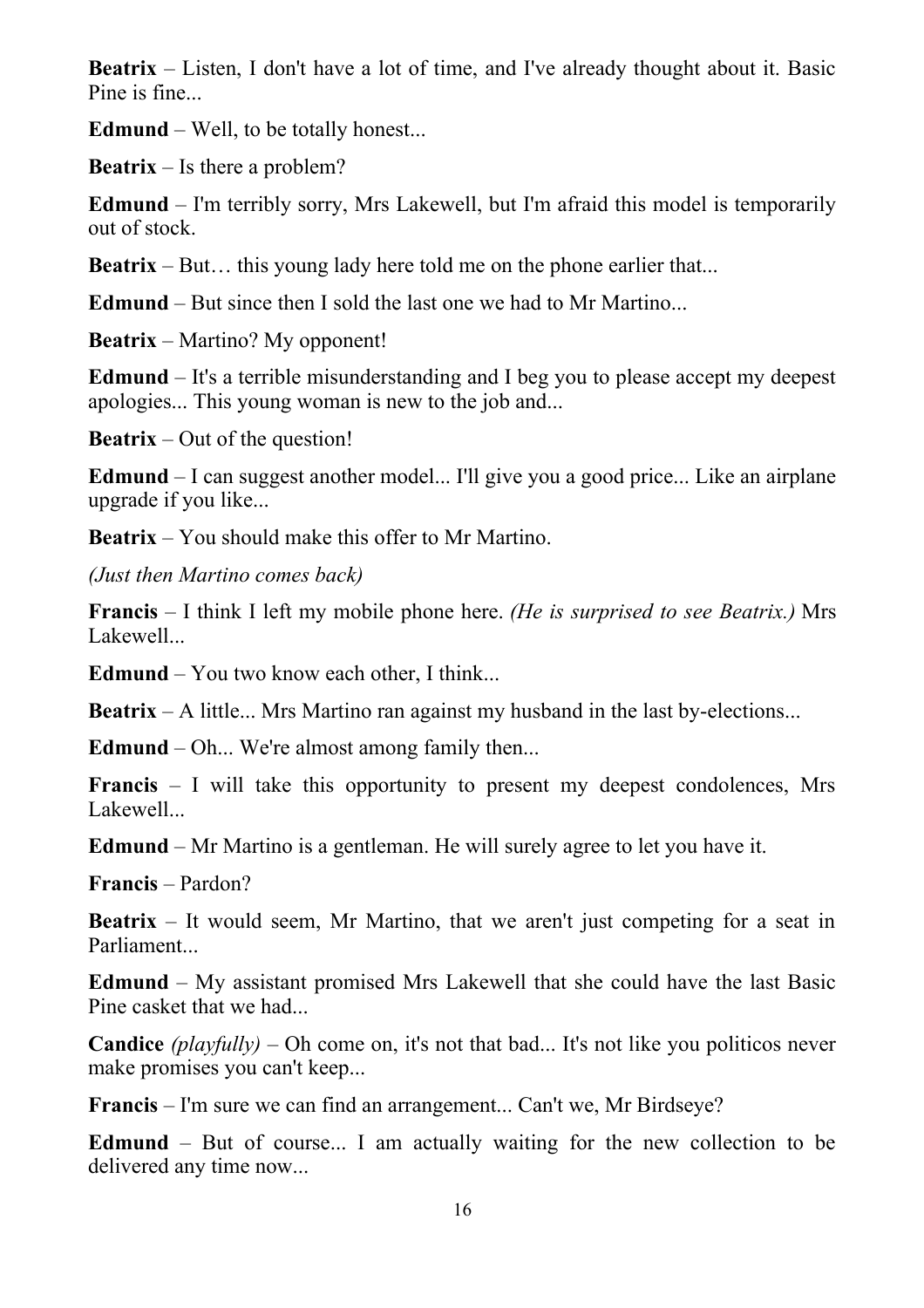#### *The phone rings and Candice picks up.*

**Candice** – Birdseye Froz... Birdseye Funeral Home, how can I help you? Please hold. *(To Edmund)* For you...

**Edmund** – Please excuse me for a minute... *(taking the phone)* Yes...? No…! Your delivery man has the flu? Is that a joke? When? This afternoon? But it'll be too late! This isn't over, you'll hear from me soon enough…

*He hangs up, appalled.*

**Francis** – Right, let's not spend the whole day on this... For Mrs Lakewell I am happy to choose another model… What can you offer?

**Edmund** – Well, I… I just heard that the delivery I was waiting for is being delayed by several hours...

**Francis** – So?

**Edmund** – That Basic Pine casket is the only casket we have in store...

**Francis** – The only casket? You mean that...

**Edmund** – I'm sorry but I don't have any other casket available right now... Unless we put Mrs Mortarfield back in the freezer... But she's already in the viewing room with her family...

**Candice** – Ah, yes, that's would be a little uncouth…

*Everyone is dismayed.*

**Beatrix** – My husband's funeral ceremony starts at 11:00!

**Francis** – My wife's too.

**Edmund** *(to himself, crushed)* – A casket for two... whatever next...

**Beatrix** – You're not seriously thinking of burying my husband and this man's wife in the same casket?

**Francis** – That wouldn't be good form.

**Edmund** – Maybe we can postpone one of the ceremonies until tomorrow morning...?

**Candice** – After all, they're not in a rush...

**Beatrix** – But I am!

**Francis** – I can't do tomorrow either... the press has already been called...

**Beatrix** – For my husband too... There's no reason why I should let my opponent take center stage!

**Edmund** – Right, so what do we do?

**Francis** – My wife, does she really need a casket…?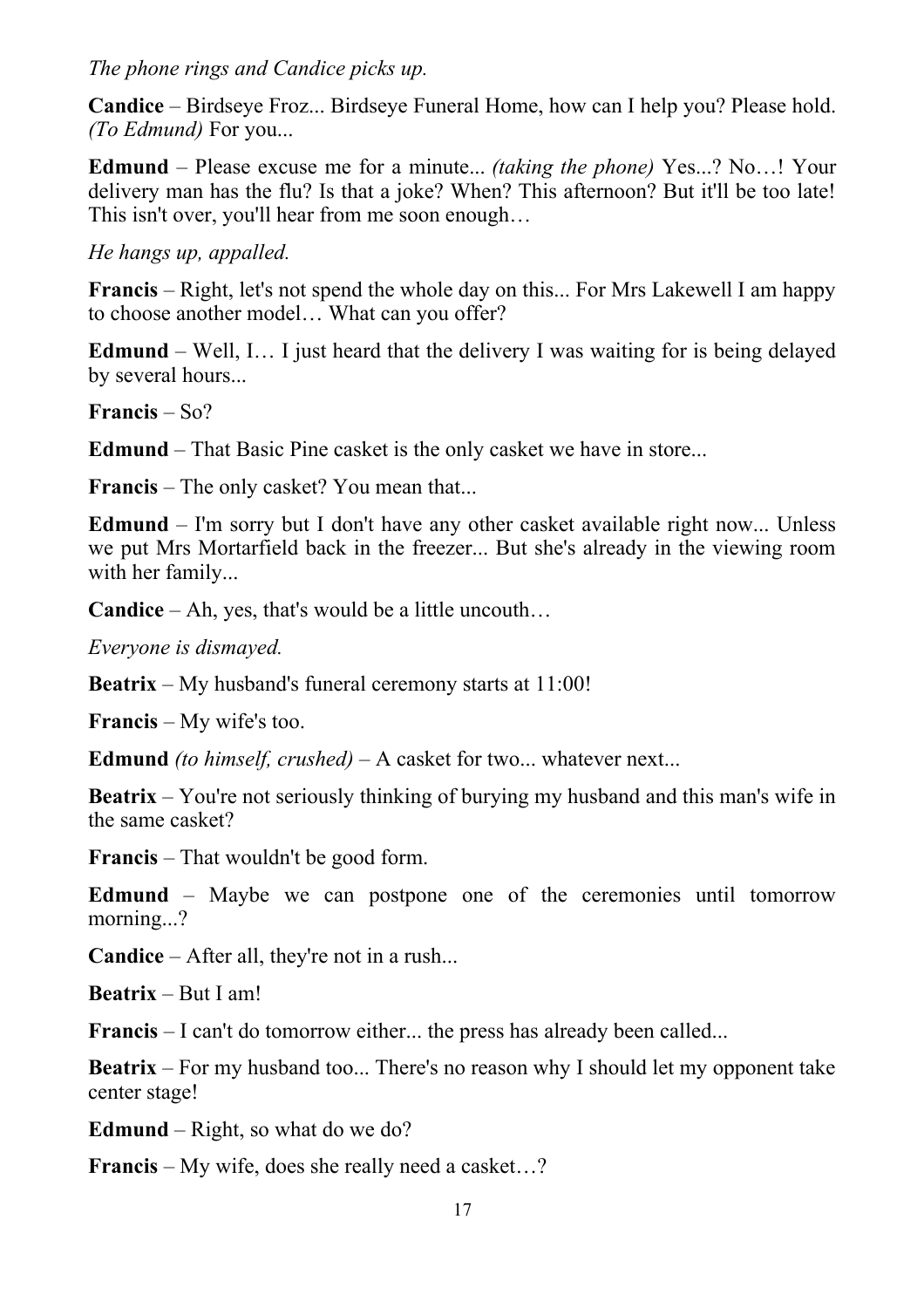#### **Edmund** – Pardon ?

**Francis** – I mean... the casket is only for the cremation. That only lasts a few minutes.

**Candice** – It's true... None of that is very environmentally friendly... cutting down oak trees to just to make caskets that we then set fire to...

**Francis** – And don't get me started on greenhouse gases.

**Candice** – Maybe we could do it India-style, on a pile of dead wood, next to the Thames.

**Beatrix** – Yes, I think the press would love it...

*Black.*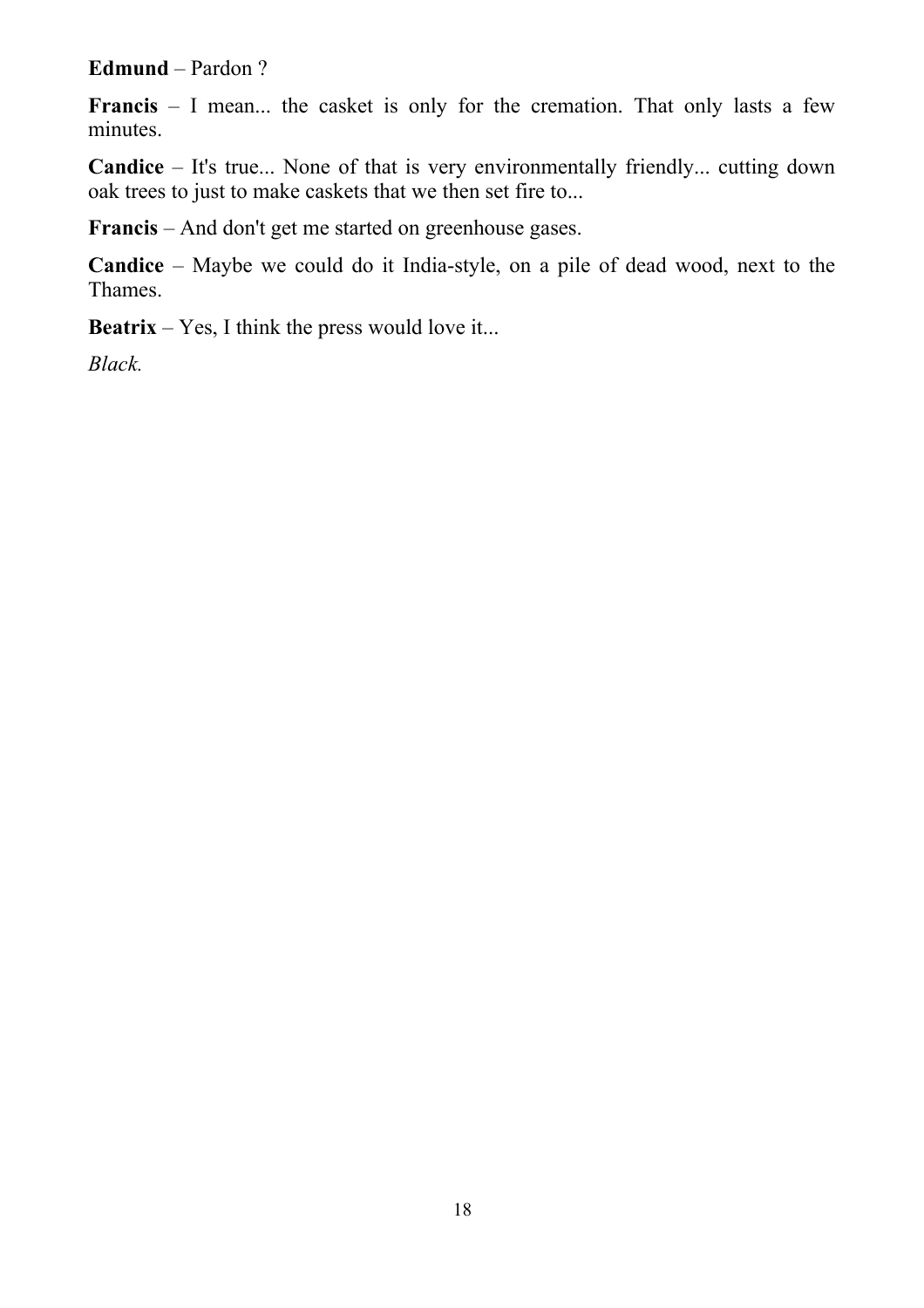#### **ACT 2**

*Francis and Beatrix wait together in the reception area with appropriately somber faces. Francis glances at his watch.*

**Francis** – How much longer do you think this is going to take...?

**Beatrix** – I don't know... I'm not too familiar...

**Francis** – I know it's weird... but something reminds me of being in a maternity ward, waiting to find out whether it's a boy or a girl... I don't know why...

**Beatrix** *(looks at hims, worried)* – Yes, it is weird...

**Francis** – Do you know what you'll do with it?

**Beatrix** – Pardon?

**Francis** – Your husband's ashes... Where will you put them?

**Beatrix** – I haven't died yet... decided... *(a beat)* It's... How big is it?

**Francis** – I don't know... I think I'll keep it in a cabinet...

**Beatrix** – In the Cabinet...?

**Francis** – I mean a small cupboard...

**Beatrix** – Oh, right...

**Francis** – Yes... How fitting for an MP... To end up in a cabinet...

**Beatrix** – And you?

**Francis** – I don't know, but I won't keep it on the mantelpiece... it would be weird, wouldn't it ?

**Beatrix** – Yes...

**Francis** – Maybe I'll spread them in the garden... Is that allowed?

**Beatrix** – I think so… No one's ever gone to prison for dispersing ashes in the garden...

**Francis** – Except Harold Shipman...

**Beatrix** – Hmm…

**Francis** – On the other hand, knowing that your spouse is all over the turf between the trampoline and the BBQ... it's a bit creepy don't you think?

**Beatrix** – Yes, maybe...

**Francis** – It's an important decision. You have to think carefully beforehand, because once it's done...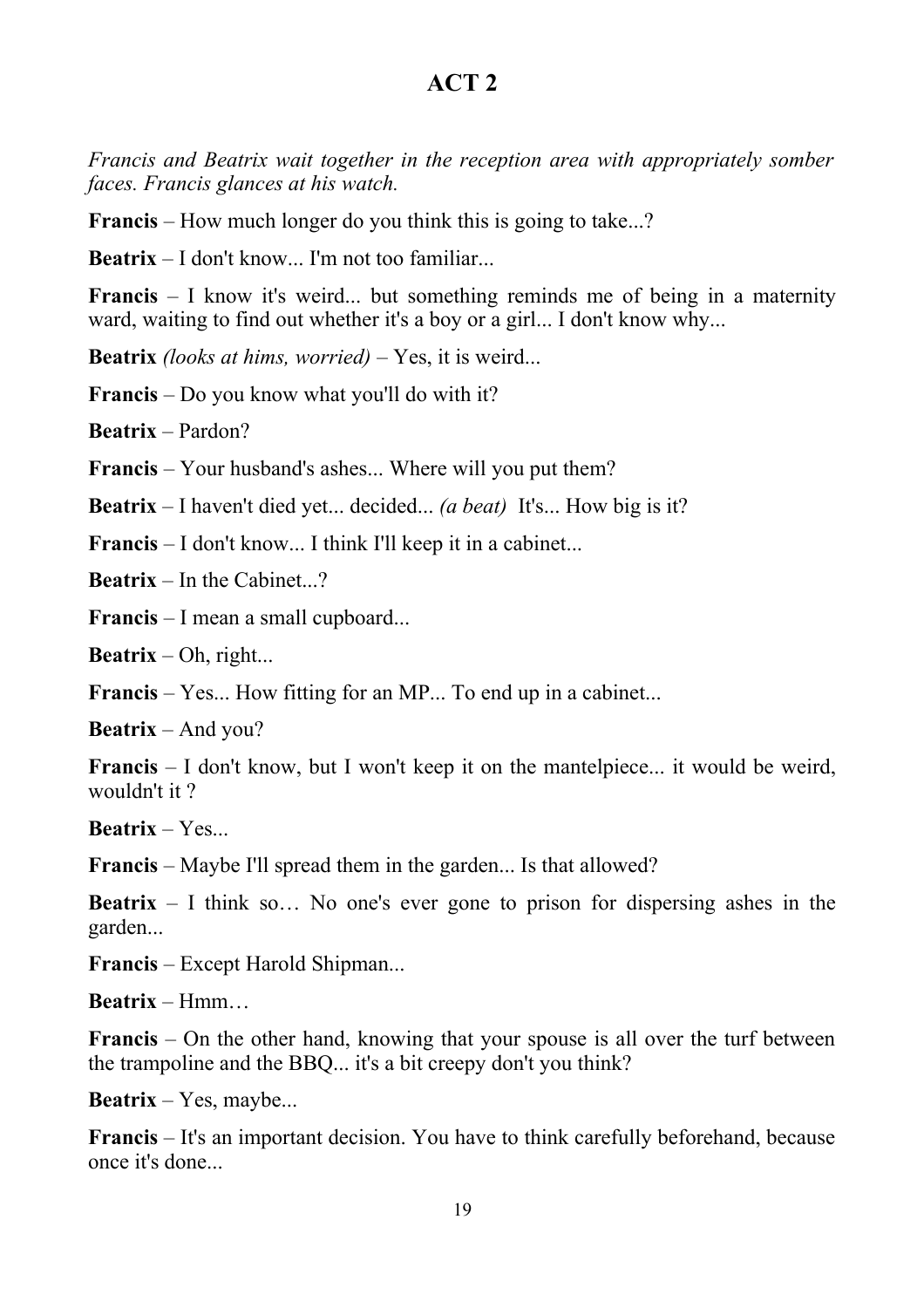**Beatrix** – For sure... Unless you have a Dyson...

**Francis** – Do we really have to take them with us?

**Beatrix** – I think so... Like in a maternity ward...

*Just then, Edmund and Candice arrive each carrying an urn.*

**Edmund** – Where are the labels? Which one is the MP?

**Candice** – Crap... The labels...

**Edmund** – What about them?

**Candice** – I forgot to put them on the urns...

**Edmund** – But I told you to... There was a post-it with their name on each urn! You only had to screw in the plates!

**Candice** – I am really sorry...

**Edmund** – Do you at least remember which one contains the MP?

*Candice's embarrassed silence tells all. But Edmund doesn't have time to react. Francis and Beatrix turn towards them with the faces of two grieving spouses. Edmund barely hesitates then hands his urn to Beatrix, so Candice gives hers to Francis.*

**Edmund** – We'll give you a minute to reflect on your spouses' lives... *(he glares at Candice)* I should incinerate you too...

**Candice** – If it wasn't for me going to that cheap place to get the pine casket that you were missing...

**Edmund** – A flat pack casket, I didn't even know there was such a thing…

**Candice** – At least they weren't out of stock...

**Edmund** – Yeah, yeah, yeah, all right...

**Candice** – And now look at them... Birdseye or cheap flat pack... no one can tell the difference...

**Edmund** – You can say that again... There's a 50/50 chance that Mrs Lakewell is currently mourning over Mrs Martino's ashes.

**Candice** – And Mr Martino over those of Mr Lakewell...

**Edmund** – And the flat pack wasn't easy to put together either…

**Candice** – Yes... From that point too it felt a lot like Ikea.

*They leave. Francis and Beatrix each look at their urns, deep in their thoughts.*

**Francis** – Ashes to ashes...

**Beatrix** – Dust to dust...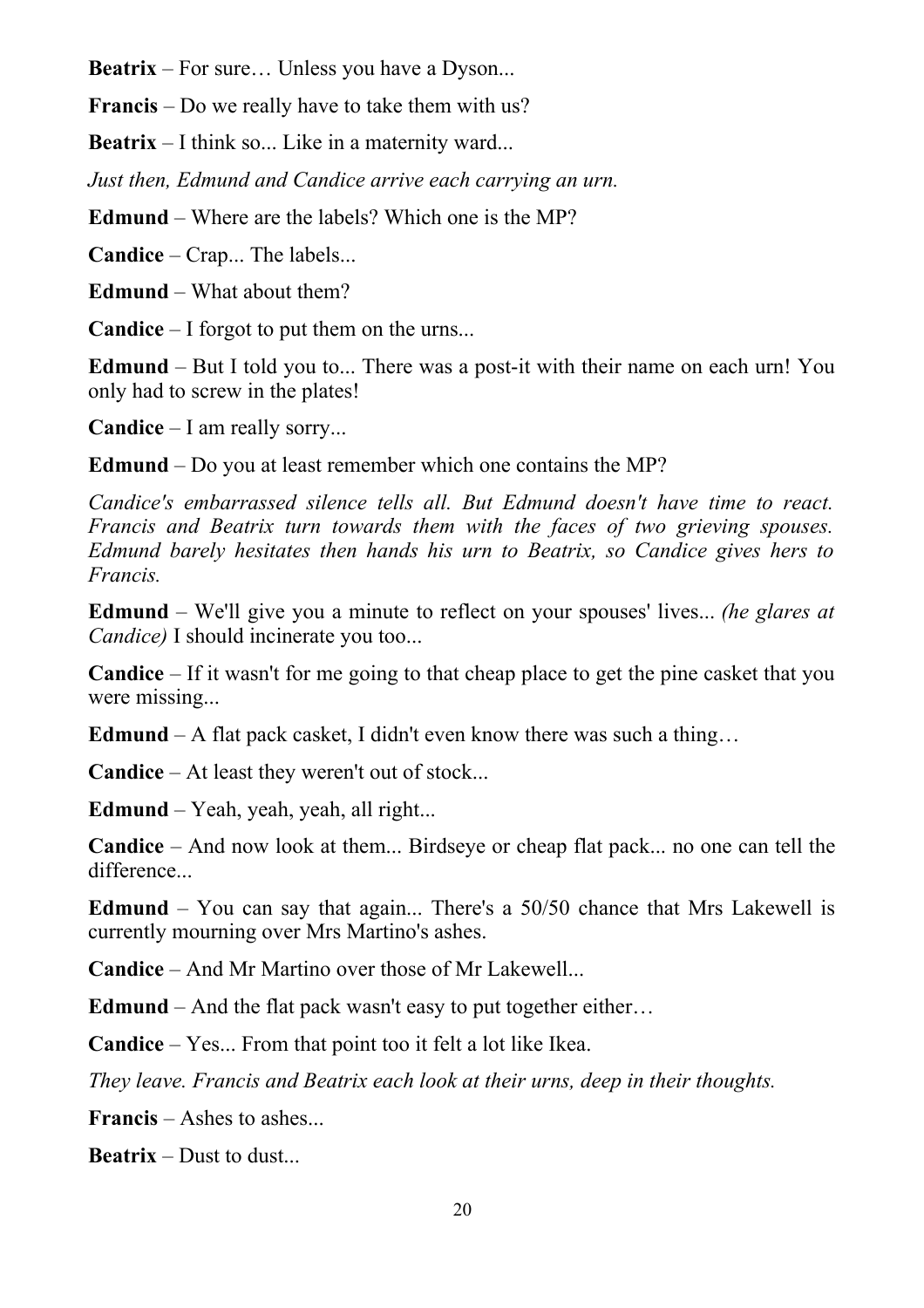**Francis** – How did your husband die again?

**Beatrix** – He drowned...

**Francis** – He drowned?

**Beatrix** – It's a fishy story. He must have fallen off his boat. They didn't find his body for six weeks.

**Francis** – And he couldn't swim...

**Beatrix** – He never said... But I never did see him swim when he was alive.

**Francis** – Most people don't brag about not being able to swim...

*A beat.*

**Beatrix** – And your wife?

**Francis** – A road accident.

**Beatrix** – Ah, yes...

**Francis** – At a dangerous level crossing... Her car stalled on the tracks... She didn't have time to drive away...

**Beatrix** – If I am elected I promise to fix this level crossing.

**Francis** – Thank you... And if I win, I promise to pass a law making swimming lessons mandatory for fishermen.

*They remain quiet for a moment, contemplating the urns.*

**Francis** – To think that they were opponents in the last elections. And now look at them. Each in their urn...

**Beatrix** – Yes...

**Francis** – Politics doesn't become them...

**Beatrix** – No...

**Francis** – I hope we won't end up the same way.

**Beatrix** – At least not any time soon...

**Francis** – Speaking of which, have you seen the last polls?

**Beatrix** – Yes....

**Francis** – It's very close.

**Beatrix** – But I should still have the advantage... My husband can rest in peace...

**Francis** – Hmmm... During the last elections your friends were accused of ballot stuffing...

*Edmund and Candice come back.*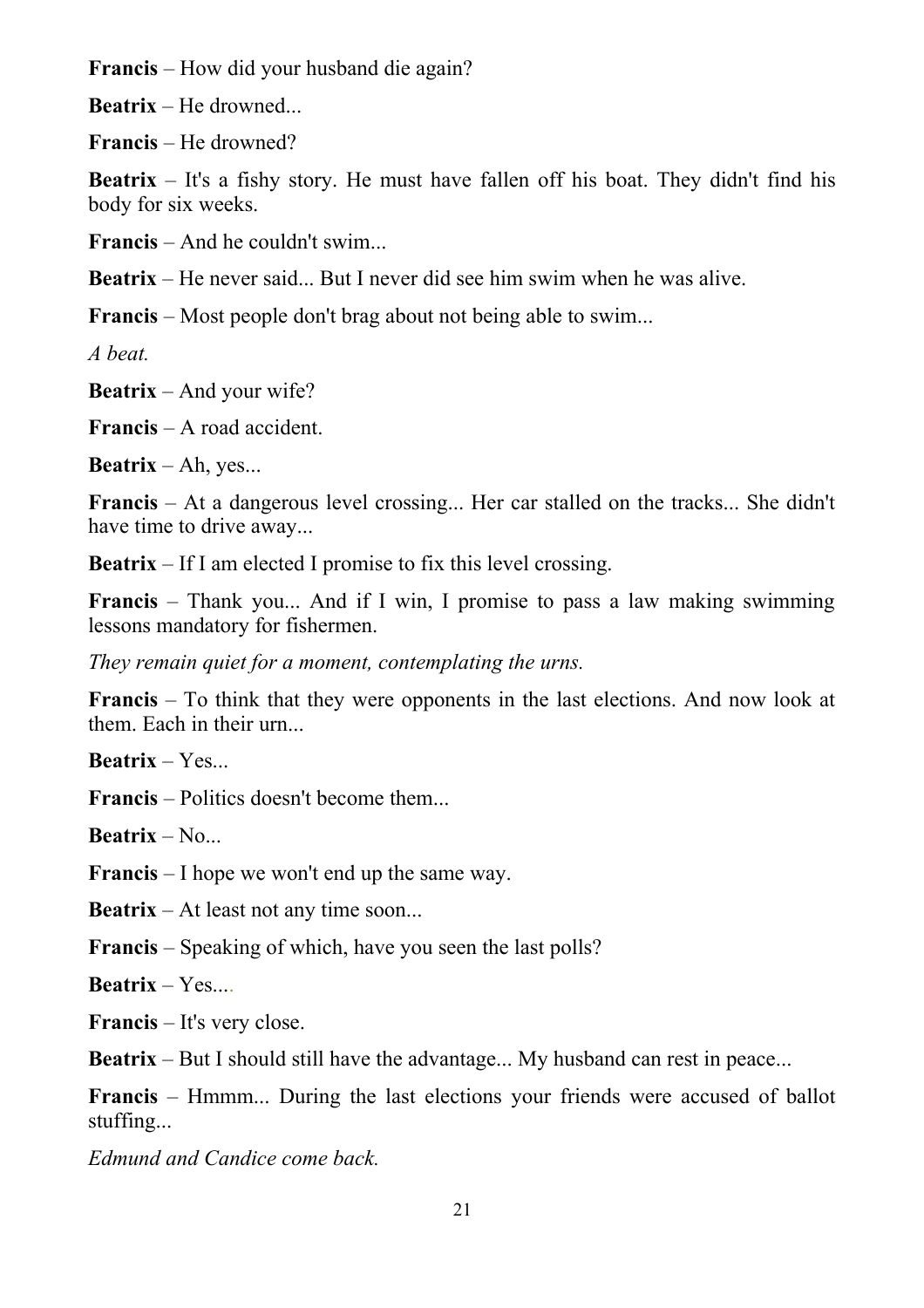**Edmund** – Look at them, they're becoming friends...

**Candice** – It'll end up with a wedding, mark my words. *(Edmund looks at her reproachfully.)* What? They're both widowed, aren't they?

*Francis and Beatrix spot them.*

**Beatrix** – Right, we'll leave you to it...

**Edmund** – Please take your time... you can stay as long as you want...

**Candice** – And you'll always be welcome here...

*Edmund looks at her reproachfully.*

**Francis** – Can I drop you off somewhere? I have a mini van…

**Beatrix** – I don't know if...

**Francis** –You're right of course... I'm sorry... People will talk...

*Candice walks over to Beatrix.*

**Candice** – Let me help you... These things are a little heavy...

**Beatrix** – I'll be fine, thanks.

*Candice awkwardly tries to grab Beatrix's urn, knocking over the one Francis is holding which falls to the ground. Part of the contents spill on the floor. Edmund is aghast.*

**Beatrix** – Oh my God!

**Edmund** *(devastated)* – It's a nightmare...

**Candice** – I'm so sorry... I'll fix this right away...

**Edmund** – Don't touch anything, I've got it...

*Edmund disappears.*

**Candice** – It's never happened before, I promise...

*Edmund returns wearing a novelty apron and carrying a broom and dust pan.*

**Edmund** – I'll take care of it.

*Under the astounded looks of the other three he sweeps the ashes, pushes them on the dustpan and is about to pour them back into the urn. But he goes for the wrong urn.*

**Francis** – Err, no, that's her husband.

**Edmund** – My bad... *(Edmund pours the ashes in the other urn).* There, this little accident is now behind us.

*Candice picks something up from the floor.*

**Candice** – Oh look... What's this?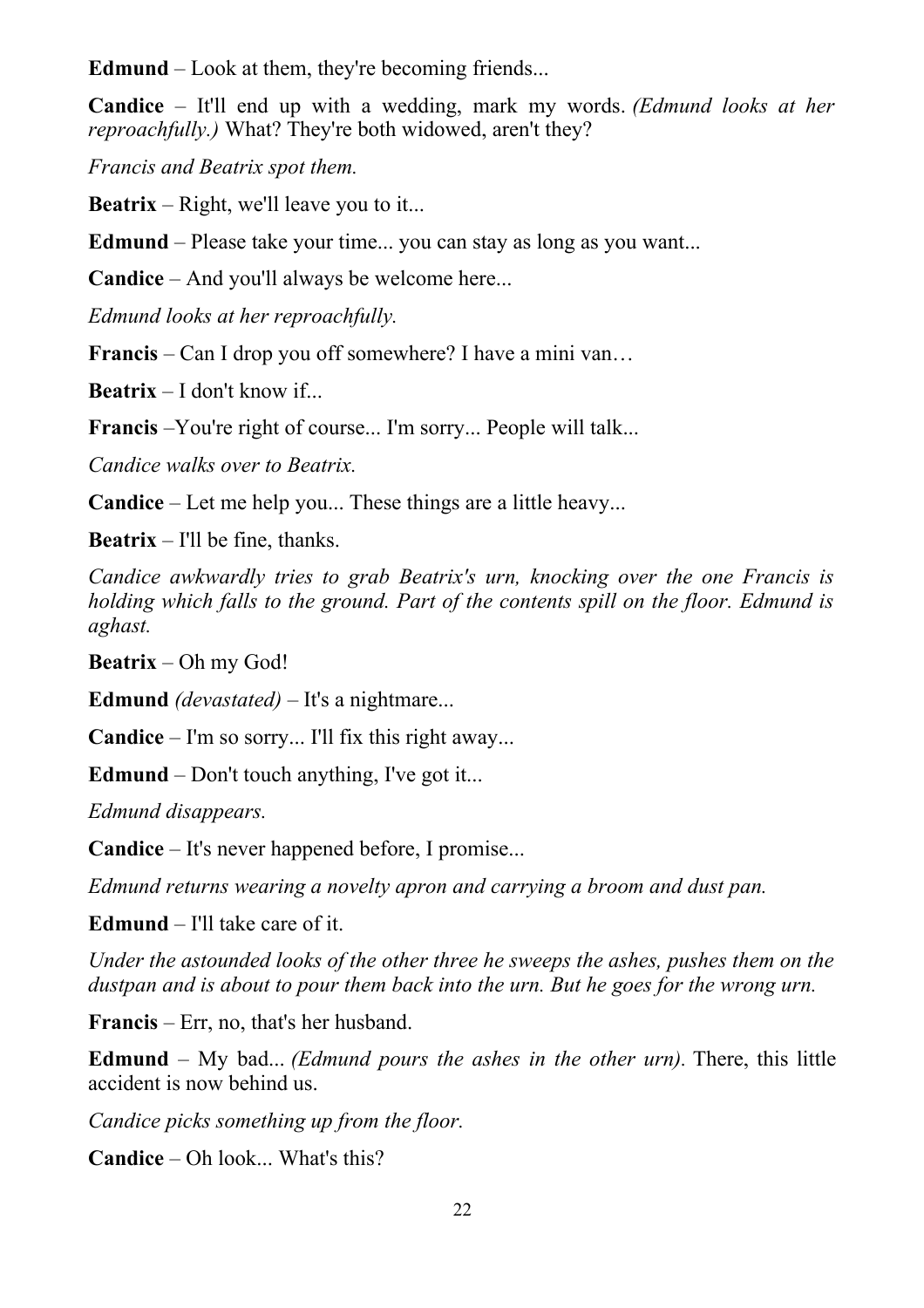**Edmund** *(embarrassed)* – Sometimes there are... parts... Lead fillings, for example...

**Candice** – Yeah, well... Whoever's in that urn was full of lead alright. Looks like a bullet... Large caliber...

*General dismay.*

**Edmund** *(looking more closely at the bullet) –* Oh, yes...? Did your wife die in a hunting accident?

**Francis** – Er, no... I told you, a vaccine accident...

**Candice** – More like a suppository accident!

**Edmund** – Looks like lead-shot...

**Candice** – Whoa, Mr Martino... If it turns out you mistook your wife for a wild boar... that's not going to help your election bid...

*Francis takes the bullet from Candice and looks at it closely.*

**Francis** *(embarrassed)* – I don't understand, I really don't...

*Embarrassed silence.*

**Candice** – Actually... Now would be a good time to tell you... I'm not entirely sure this is your wife's ashes...

**Francis** – Excuse me?

**Candice** – I may have mixed up the labels...

**Edmund** – What she means is that this bullet could just as well come from the MP's urn...

*Francis glances at Beatrix, who looks destroyed*

**Francis** – I see...

**Beatrix** – I can explain...

**Francis** *(surprised) –* Oh, can you now…?

**Beatrix** *(to Edmund and Candice)* – Could you give us a moment, please.

*Edmund and Candice leave discreetly.*

**Francis** – Do you have something to tell me?

*Beatrix goes to grab the bullet from Francis.*

**Beatrix** – Give me that!

**Francis** – Not so fast...

*Beatrix falls apart.*

**Beatrix** – Alright, I killed him...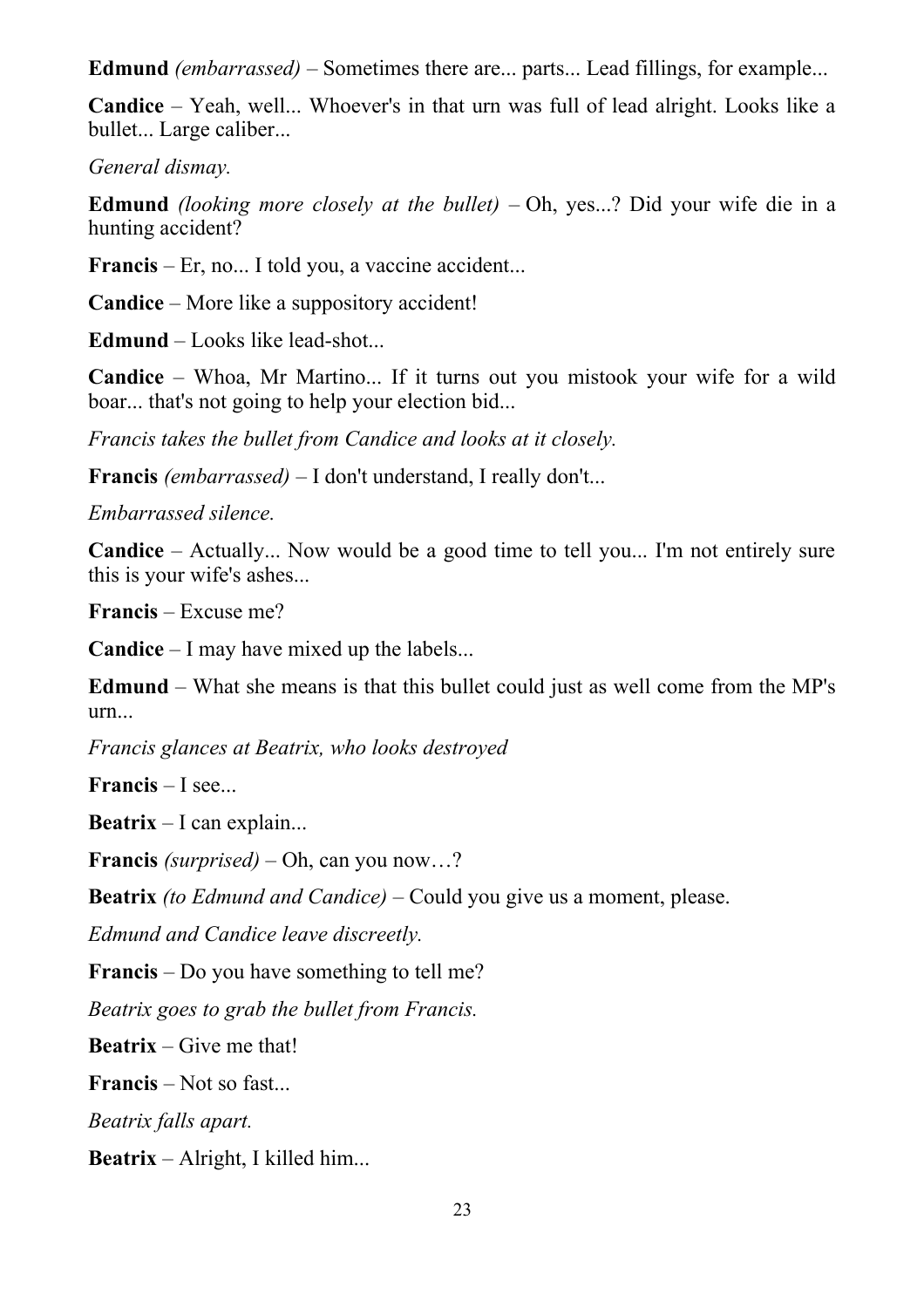**Francis** – You?

**Beatrix** – My husband didn't drown.

**Francis** – But you made it look like an accident...

**Beatrix** – Yes...

**Francis** – Why?

**Beatrix** – So I wouldn't get caught, why do you think?

**Francis** – No, I mean... why did you kill him?

**Beatrix** – Don't tell me you didn't know?

**Francis** – Didn't know what?

**Beatrix** – My husband was having an affair.

**Francis** – And how would I know that?

**Beatrix** – Because he was having an affair with your wife! You really didn't know?

**Francis** *(distraught)* – No, I didn't...

**Beatrix** – I killed my husband with his hunting rifle. And then I made it look like a fishing accident...

**Francis** – Wow, that's twisted...

**Beatrix** – It almost worked... If the body had remained at the bottom of the sea, like I had planned...

**Francis** – Unfortunately, the past always comes to the surface...

**Beatrix** – I thought that with a cremation it would be over once and for all... But of course the bullet didn't burn.

**Francis** – Wasn't there an autopsy?

**Beatrix** – Our family doctor signed the death certificate. He's old. And near sighted. He didn't look too closely.

**Francis** – I see… But this is a crime of passion, judges can be rather understanding. Are you sure you didn't kill him to take his seat in Parliament?

**Beatrix** – The only reason I am running is to get parliamentary immunity, you never know, in case it turns out I do need it...

**Francis** – A sort of comprehensive insurance...

**Beatrix** – Are you going to go to the cops?

**Francis** – That depends on you. *(Showing the bullet)* No one else knows but me...

*Beatrix moves close to him with a suggestive look on her face.*

**Beatrix** – I am yours to do as you wish... I will be your plaything...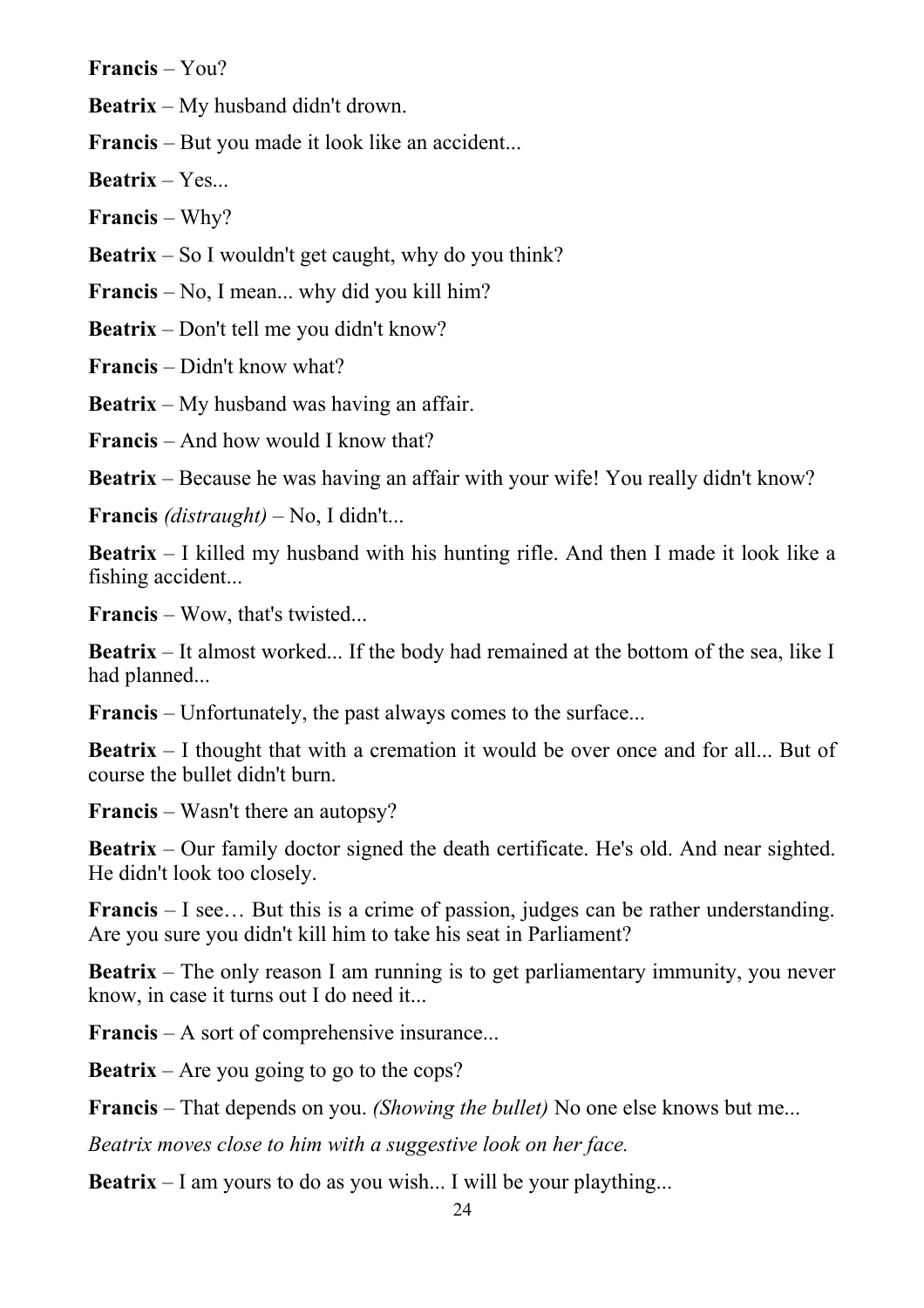*In doing so, Beatrix trips on the other urn whose contents partially spill on the floor.*

**Francis** – You can start by dropping out of the elections...

*Black*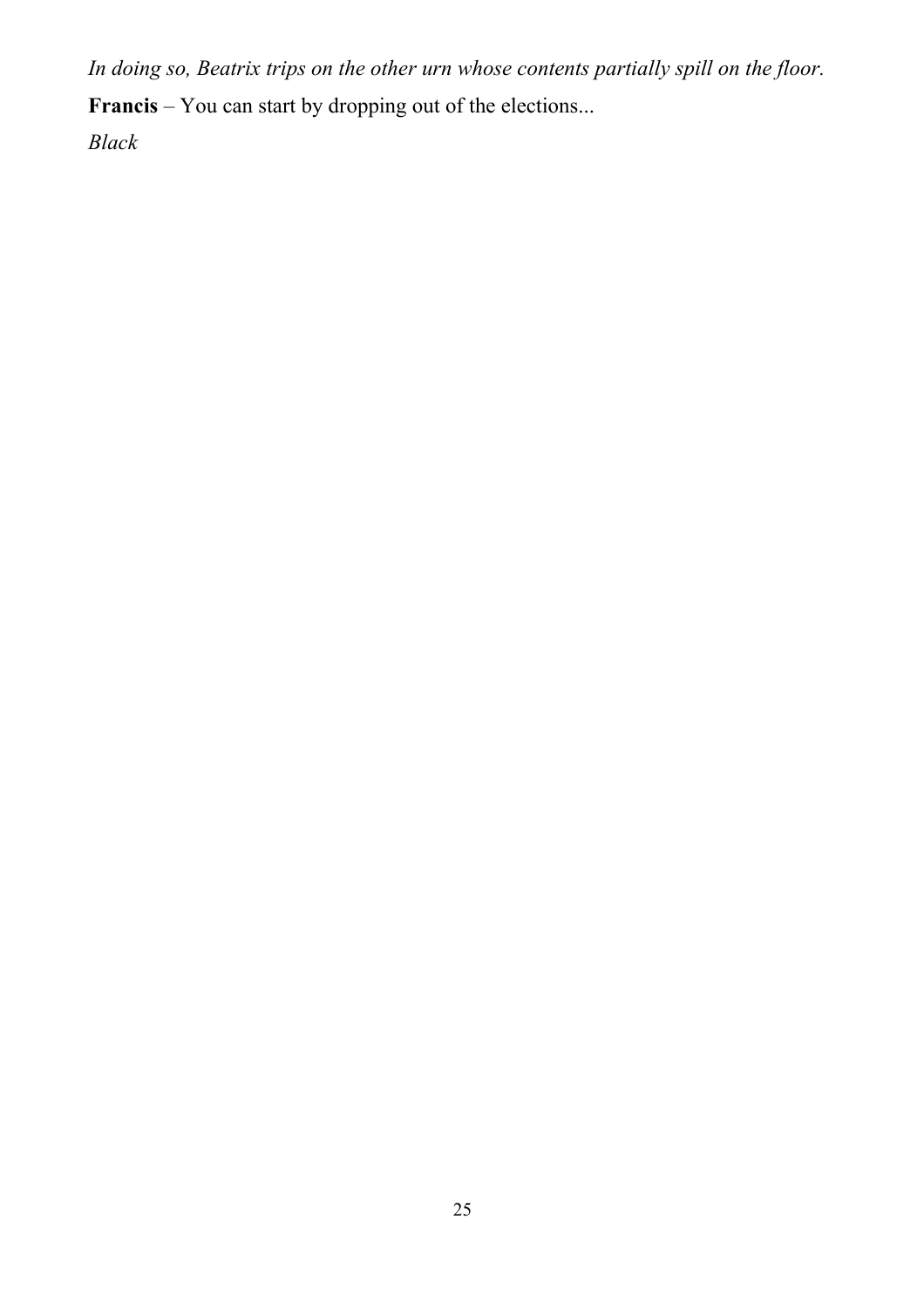#### **ACT 3**

*Edmund is busy at reception. Candice enters.*

**Candice** – Hello, hello…!

**Edmund** – You're improving… Only 30 minutes late... You didn't fall asleep on the bus today?

**Candice** – Oh no, I did... But I woke up a couple of stops before the end of the line... You can't do this without me, am I right?

**Edmund** – Hmmm...

**Candice** –So, Mr Birdseye? How's business?

**Edmund** – Rather quiet this week. Last week we were buried.

**Candice** – Buried?

**Edmund** – Just a manner of speaking...

*As she takes her coat off, she looks towards the election posters outside.*

**Candice** – Oh, did you see that? In the end it's the bloke from the Center Party who got elected.

**Edmund** – Yes... Mrs Lakewell pulled out of the election...

**Candice** – But she's now working for him as a Parliamentary Assistant.

**Edmund** – Too bad for you. That position is now filled.

**Candice** – I told you it would end with a wedding.

**Edmund** – You're very good at reading people...

**Candice** – Your wife is here?

**Edmund** – Next door.

**Candice** *(disappointed)* – So you don't need me any more then.

**Edmund** – Well, I mean... She's there but... My wife died following complications from the flu...

**Candice** – I'm so sorry... Please accept my condolences...

**Edmund** – Thank you.

**Candice** – When did it happen?

**Edmund** – Last night. I should have let her get the flu jab in the end...

**Candice** – At least, with you here she'll get a beautiful funeral...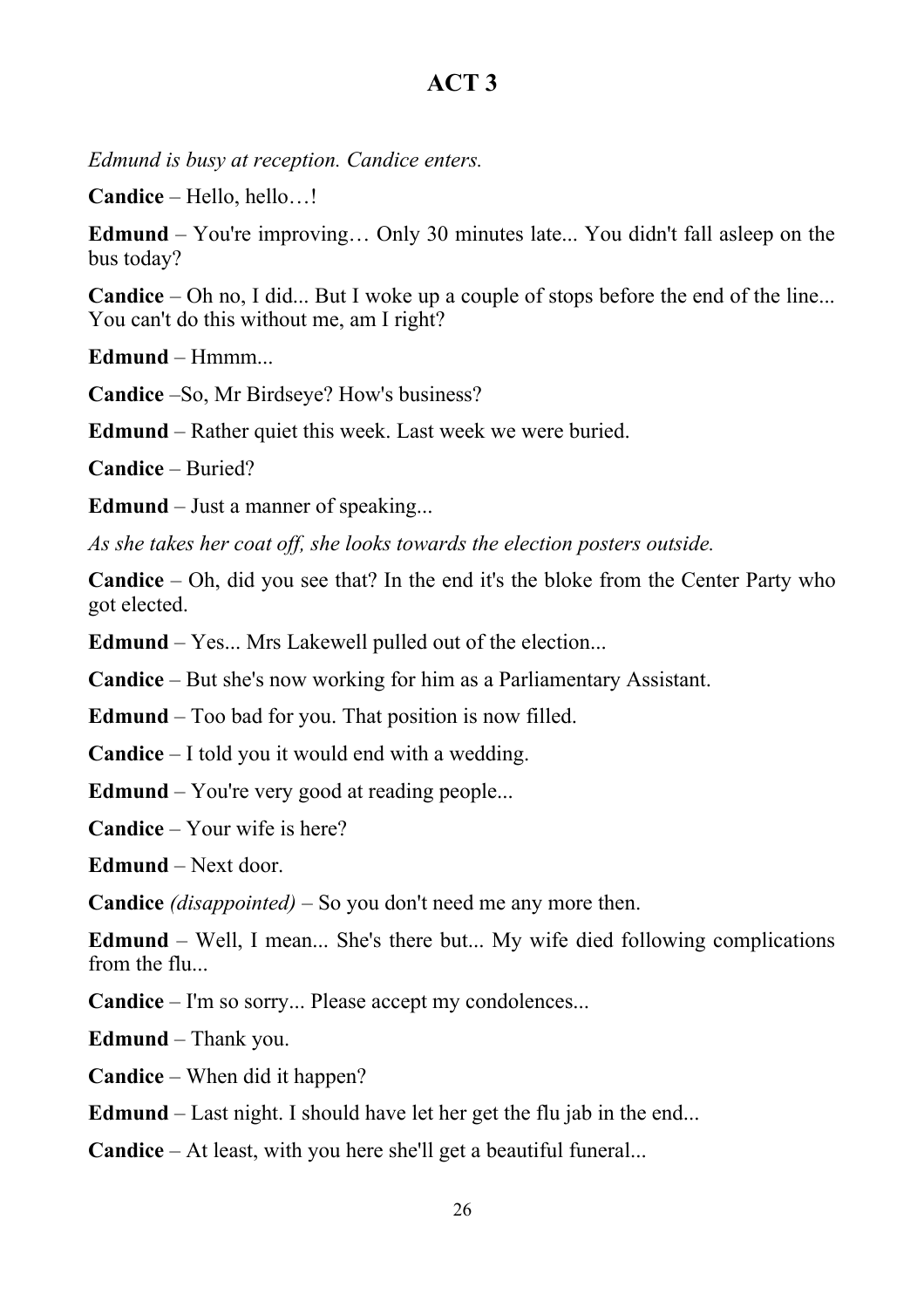**Edmund** – Mmm... yeah...

**Candice** – You can show her how much you loved her. It's like you always say : the price of the casket represents the love we had for our dearly departed.... Which model did you choose?

**Edmund** – Basic Pine...

**Candice** – Oh, right, it's... Natural wood is a very warm material.

**Edmund** – Very easy to burn too. I chose to cremate her.

**Candice** – Of course.

**Edmund** – So naturally... I'm going to need to replace her... Permanently.

**Candice** – Replace her…?

**Edmund** – Here, in the shop.

**Candice** – Oh, of course... So I'm not a temp anymore...?

**Edmund** – I can give you a three month contract to start with. With my wife dead I also need someone to handle the thanatopraxy...

**Candice** – Thanatopraxy...

**Edmund** – My specialty is the larger jobs. Sometimes they're more like puzzles... with missing pieces...

**Candice** – Like with Mrs Martino... You did such a great job with that one...

**Edmund** – You can say that again... When they brought her in, after the train ran over her car... She looked like a Bacon...

**Candice** – Like streaky bacon?

**Edmund** – Anyway... My wife used to do the detailed work... So now that she's gone, if you're interested...

**Candice** – I don't know if I could...

**Edmund** – It's not very complicated you know. It's a little like being a beautician, but our clients never complain...

**Candice** – Why not...

**Edmund** – And there's no such thing as a typical day at the office. As you saw yourself, there's always something to challenge you...

**Candice** – And you get to meet celebrities...

**Edmund** – That's the thing... Rich or poor, famous or not, everyone ends up in our capable hands...

*Candice starts sweeping the floor.*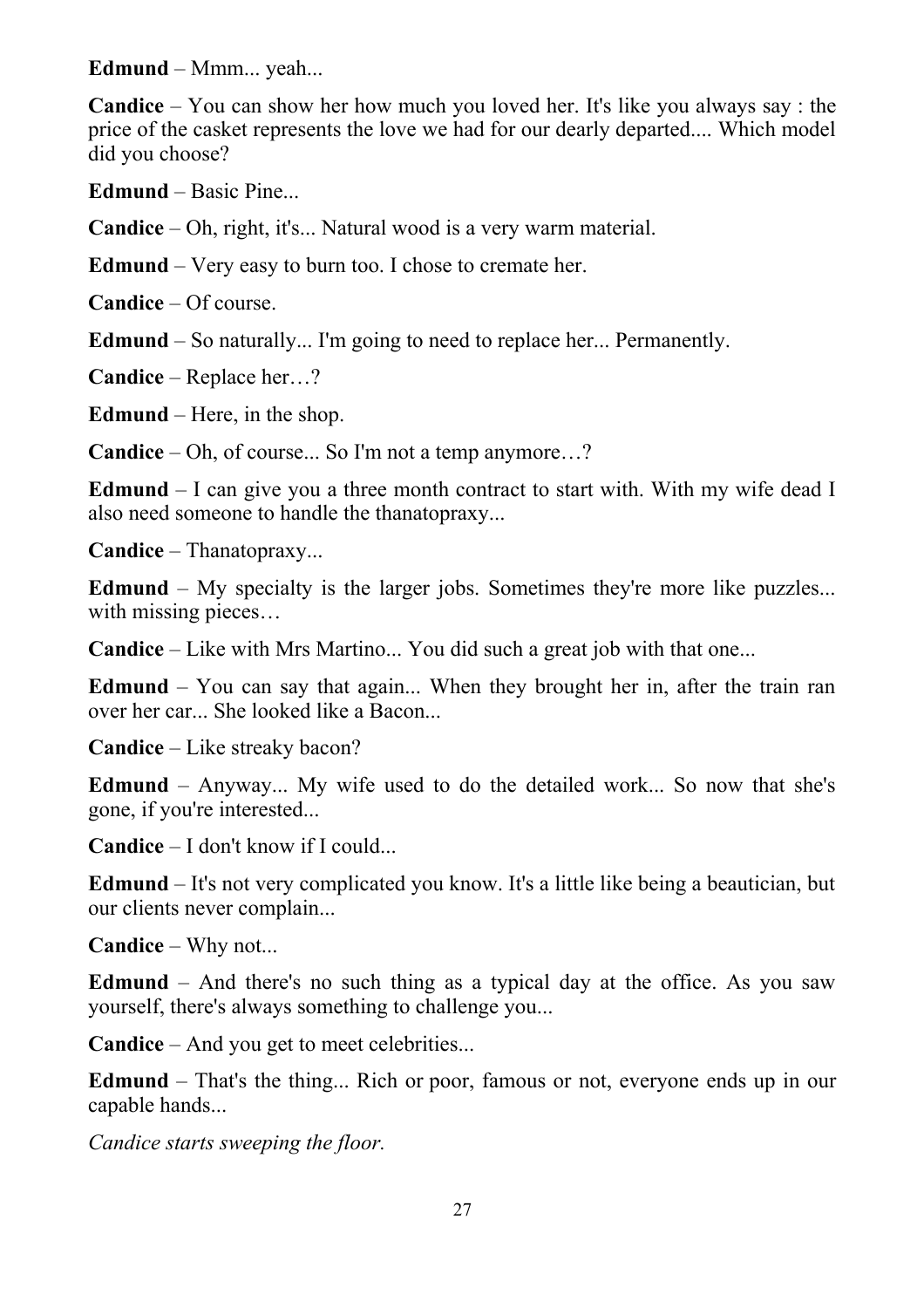**Candice** – And what are you planning to do about the bullet we found in the MP's urn?

**Edmund** – What can we do... We're not the police... And we are bound by the undertaker-client privilege... since our jobs require that we become intimate with families and their secrets...

**Candice** – Really?

**Edmund** – You have no idea what we find in the dearly departed' pockets... Once I even found a winning scratch card.

**Candice** – His widow must have been happy...

**Edmund** – Oh, as you can imagine I didn't tell her anything. It would have been out of place...

**Candice** – Of course...

**Edmund** – That's how I got the espresso machine, actually… Speaking of which, do you want a coffee?

**Candice** – Why not…?

*Edmund disappears briefly to go get the coffees.*

**Edmund** *(off)* – Just last week I found a pair of scissors in Mrs Mortarfield's ashes.

**Candice** – Was she assassinated too?

**Edmund** – Surgical scissors! She was just in hospital for an appendicitis... she died of complications...

**Candice** – Remind me to ask you for the name of the hospital... In case I have to be hospitalised.

*Edmund returns with the coffee.*

**Candice** – I wanted to thank you for giving me a chance. I won't disappoint you, you know...

**Edmund** – I already got to sample your skill-set...

*Candice notices something in the dust that she is sweeping.*

**Candice** – What's this…?

*Edmund comes closer and looks at the object she is holding in his direction.*

**Edmund** – A second bullet?

**Candice** *(profoundly)* – There was a second shooter involved in Mr Lakewell's killing... It's not a murder it's an assassination!

**Edmund** – You spend too much time watching television, Candice... He was an MP, sure, but he wasn't Kennedy. *(Thinking)* What if this bullet came from the other urn...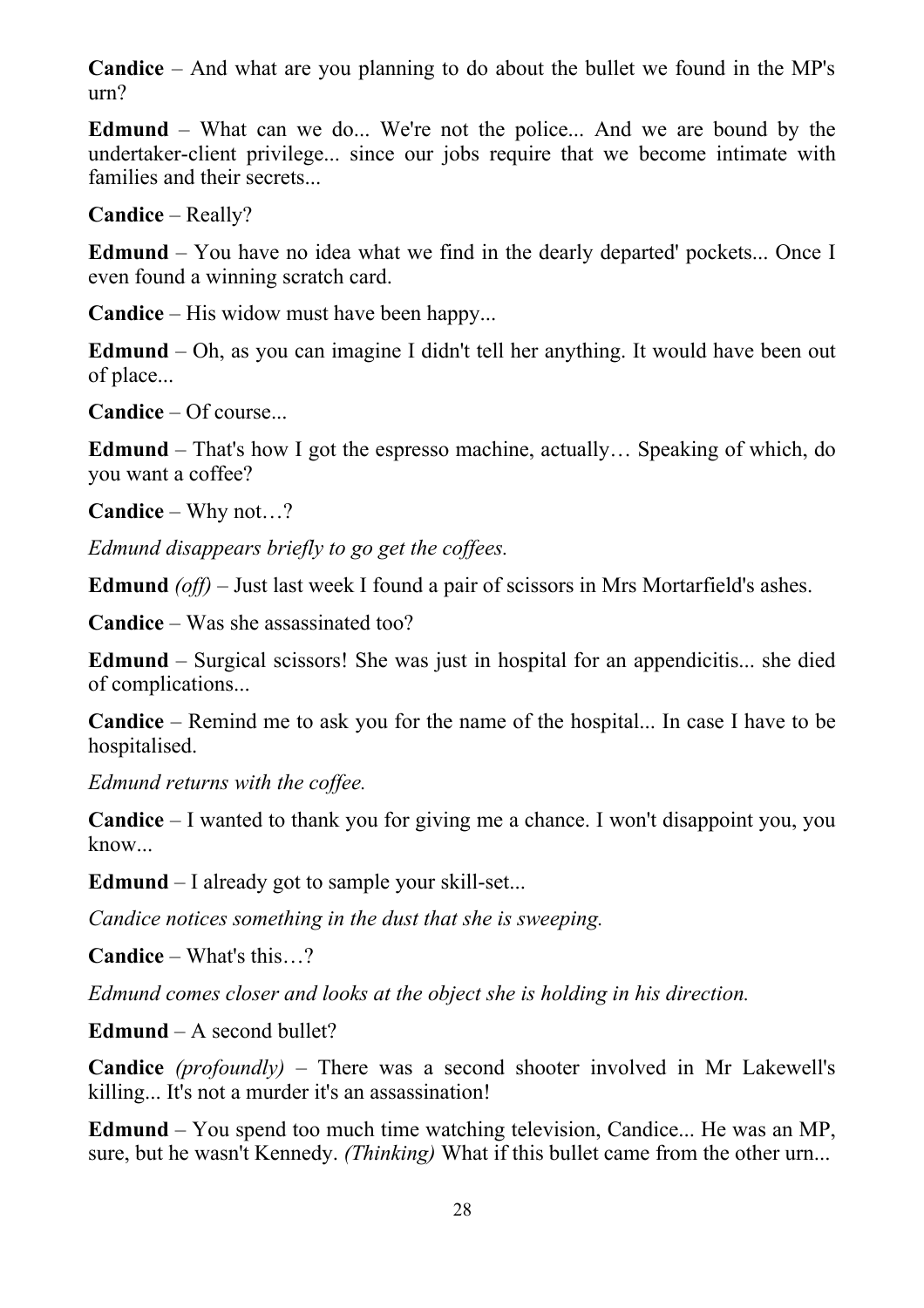**Candice** – Well done, Detective... Do you think Mr Martino could have filled his bird with lead...

**Edmund** – Before he made her take the 5:23pm Southern Rail to Brighton...

**Candice** – In the face... in her car.

**Edmund** – Yes, it's a possibility...

**Candice** – But why?

**Edmund** – Jealousy! You didn't know his wife had slept all over town…?

**Candice** – No...

**Edmund** – Their marriage was a train-wreck.

**Candice** – Unless he killed his wife only so the electors would feel sorry for a widower... to get more votes.

**Edmund** – Go figure...

**Candice** – Well, in any case, he's now got parliamentary immunity.

*Edmund looks through the display window.*

**Edmund** – Speaking of the devil...

**Candice** –... brings the devil to the door

*Francis and Beatrix come in the store.*

**Candice** – Looks like business is picking up.

**Edmund** – Mr Martino, Mrs Lakewell. What brings you here? Not another bereavement I hope?

**Francis** – No, no, thank goodness...

**Edmund** – Please let me take this opportunity to congratulate you on your election, Mr Martino.

**Francis** – Thank you, Edmund.

**Candice** *(to Beatrix)* – Not too disappointed?

**Beatrix** – I am his Parliamentary Assistant... That means that if anything were to happen to Mr Martino, his seat would become mine. I follow his every move, ready to step in.

**Edmund** – Like a sort of understudy…

**Candice** – Stay safe… Watch out for stray bullets… They come out of nowhere when you're out fishing.

**Edmund** – Or when you're safely stopped at a level crossing...

*Beatrix looks at Francis suspiciously. He changes the subject.*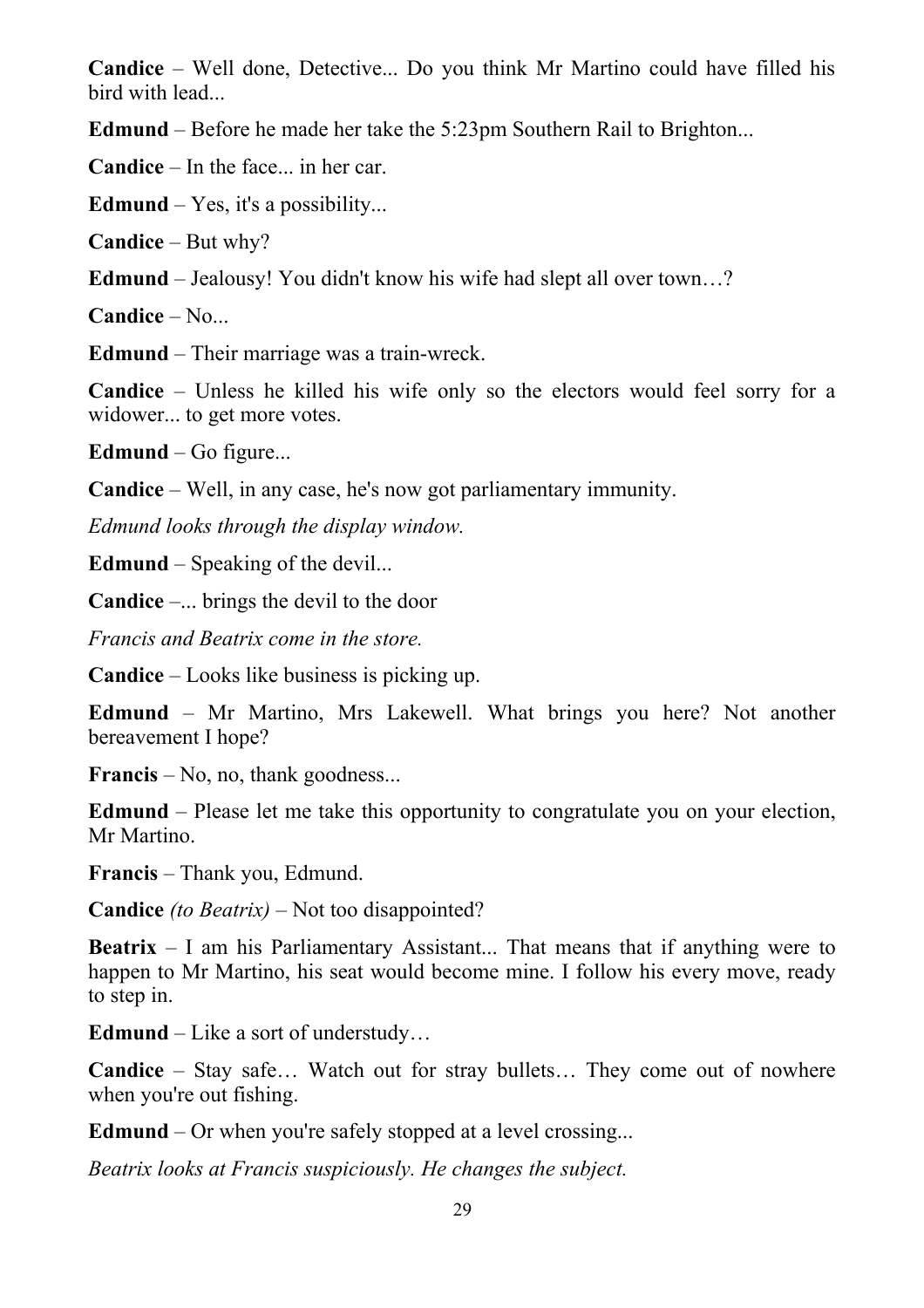**Francis** – No, this time it is us who come to present our condolences.

**Edmund** – Who died…?

**Beatrix** – Your wife!

**Edmund** – Oh, that's right... I'm sorry, I am so distraught...

**Francis** – Yes, well, life goes on...

**Beatrix** – Speaking of which, we also came to share our good news.

**Candice** – You're having a baby?

**Beatrix** – Not yet...

**Francis** – Beatrix and I are getting married.

**Beatrix** – We can now look to the future and over our shoulder at the same time.

*We hear the sound of a kitchen oven's timer going off.*

**Beatrix** – You've got something in the oven? You should go check, it smells like it's burning.

**Edmund** – Er, no, it's... it's my wife.

**Francis** – Your wife?

**Edmund** – Well, her ashes.

**Beatrix** – Oh, I see...

**Edmund** – Could you go check, Candice? I don't think I can handle this right now...

**Candice** – Of course Mr Birdseye.

**Francis** – Right, I think we'll let you go.

**Beatrix** – We just came for the wreath.

**Edmund** – A wreath? For your wedding?

**Beatrix** – For your wife's funeral.

**Francis** – Make sure it says it's from the MP.

**Beatrix** – And his Parliamentary Assistant.

**Edmund** – Of course.

**Francis** – I'll let you choose... Just sent the invoice to my office.

**Edmund** – Thank you Mr MP. Thank you Mrs Parliamentary Assistant. Know that I am very moved by this respectful gesture during my very difficult time.

**Beatrix** – Good buy Mr Birdseye.

**Francis** (*shaking his hand*) – Edmund...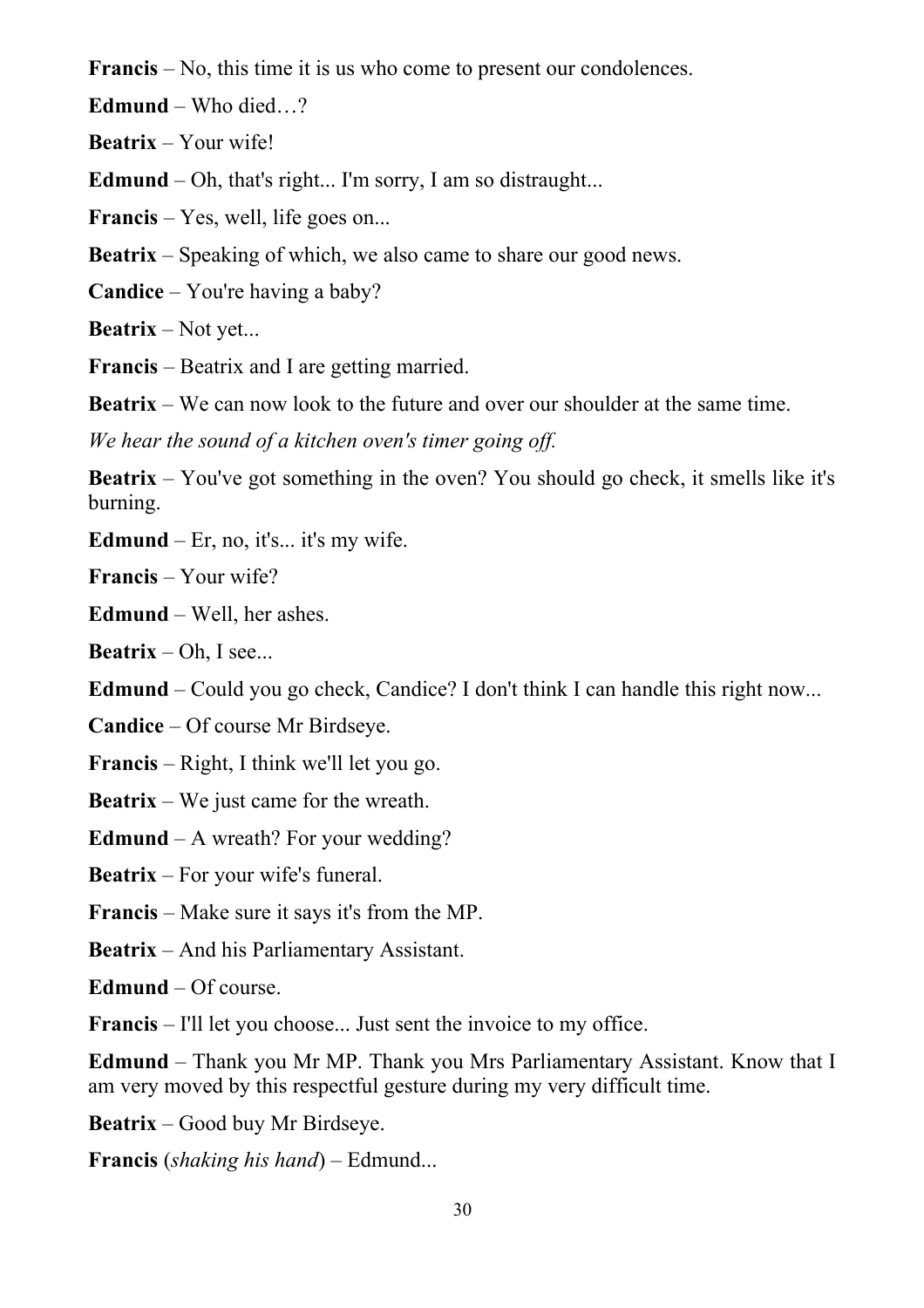*Francis and Beatrix leave.*

**Edmund** – Right, that's done...

*Candice comes back.*

**Candice** – They left?

**Edmund** – You were right... It ends with a wedding...

*Candice looks through the front window.*

**Candice** – They are such a great match... It was obvious from the start...

**Edmund** – Hmm... What about us? We make a good couple too, don't we?

**Candice** – You think?

**Edmund** – And now that I am a widower...

**Candice** – Speaking of which, I found this in Mrs Birdseye's ashes... *(She shows a third bullet*)  $\overline{I}$  thought your wife died of the flu...

**Edmund** – I told you... the flu is devastating this year...

*Black*.

*End*.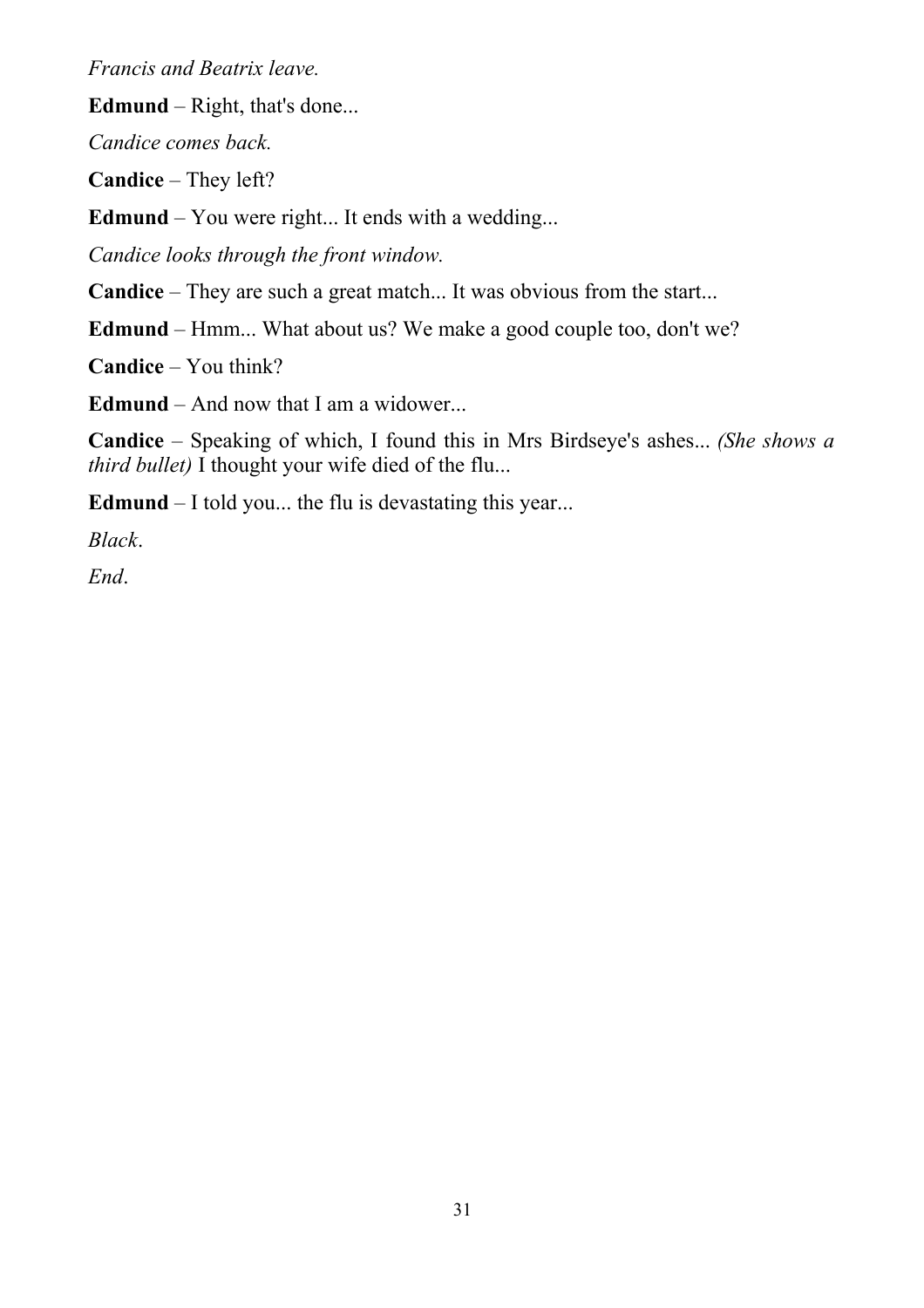### *The author*

Born in 1955 in Auvers-sur-Oise (France), Jean-Pierre Martinez was first a drummer for several rock bands before becoming a semiologist in advertising. He then began a career writing television scripts before turning to theater and writing plays. He has written close to a hundred scripts for television and almost as many plays, some of which have already become classics (*Friday the 13th*, *Strip Poker*). He is one of the most produced contemporary playwrights in France and in other francophone countries. Several of his plays are also available in Spanish and English, and are regularly produced in the United States and Latin America.

He graduated in Spanish and English literature (Sorbonne), in linguistics (Ecole des Hautes Etudes en Sciences Sociales), in economics (Institut d'Études Politique de Paris) and scriptwriting (Conservatoire Européen d'Ecriture Audiovisuelle).

Amateur and professional theatre groups looking for plays to perform can download Jean-Pierre Martinez's plays for free from his website La Comediathèque (comediatheque.net). However, public productions are subject to SACD filing.

For those who want to read the texts or work from a traditional book format, a paper copy can be purchased from Amazon.

## *Other plays by the same author in English*

*An innocent little murder Cheaters Critical but Stable Friday the 13th Him and Her Quarantine Running on Empty Strip Poker The Worst Village in England*